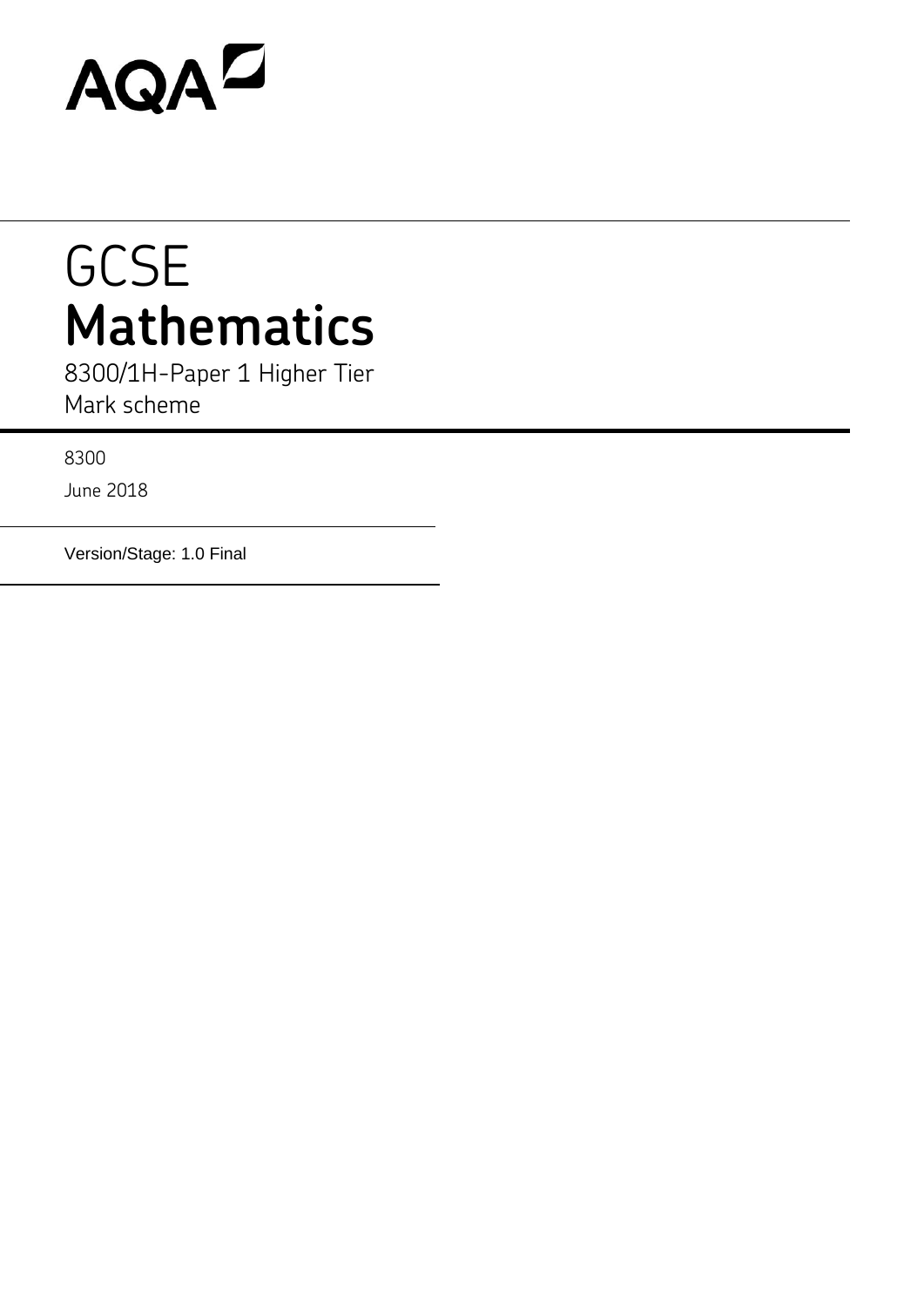Mark schemes are prepared by the Lead Assessment Writer and considered, together with the relevant questions, by a panel of subject teachers. This mark scheme includes any amendments made at the standardisation events which all associates participate in and is the scheme which was used by them in this examination. The standardisation process ensures that the mark scheme covers the students' responses to questions and that every associate understands and applies it in the same correct way. As preparation for standardisation each associate analyses a number of students' scripts. Alternative answers not already covered by the mark scheme are discussed and legislated for. If, after the standardisation process, associates encounter unusual answers which have not been raised they are required to refer these to the Lead Assessment Writer.

It must be stressed that a mark scheme is a working document, in many cases further developed and expanded on the basis of students' reactions to a particular paper. Assumptions about future mark schemes on the basis of one year's document should be avoided; whilst the guiding principles of assessment remain constant, details will change, depending on the content of a particular examination paper.

Further copies of this mark scheme are available from aqa.org.uk

Copyright © 2018 AQA and its licensors. All rights reserved.

AQA retains the copyright on all its publications. However, registered schools/colleges for AQA are permitted to copy material from this booklet for their own internal use, with the following important exception: AQA cannot give permission to schools/colleges to photocopy any material that is acknowledged to a third party even for internal use within the centre.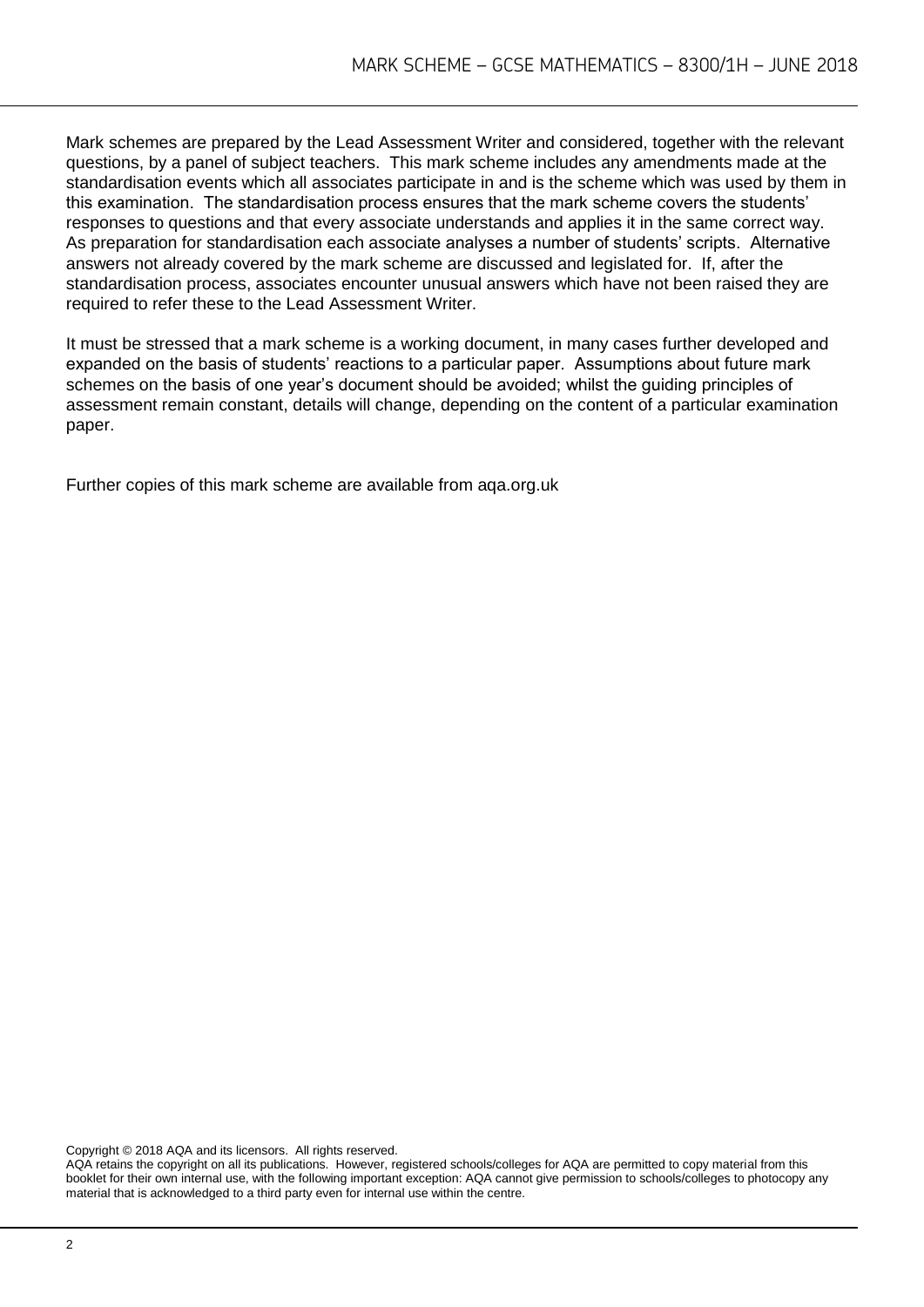# **Glossary for Mark Schemes**

GCSE examinations are marked in such a way as to award positive achievement wherever possible. Thus, for GCSE Mathematics papers, marks are awarded under various categories.

If a student uses a method which is not explicitly covered by the mark scheme the same principles of marking should be applied. Credit should be given to any valid methods. Examiners should seek advice from their senior examiner if in any doubt.

| M               | Method marks are awarded for a correct method which could lead<br>to a correct answer.                                                       |
|-----------------|----------------------------------------------------------------------------------------------------------------------------------------------|
| A               | Accuracy marks are awarded when following on from a correct<br>method. It is not necessary to always see the method. This can be<br>implied. |
| B               | Marks awarded independent of method.                                                                                                         |
| ft              | Follow through marks. Marks awarded for correct working<br>following a mistake in an earlier step.                                           |
| <b>SC</b>       | Special case. Marks awarded for a common misinterpretation<br>which has some mathematical worth.                                             |
| M dep           | A method mark dependent on a previous method mark being<br>awarded.                                                                          |
| <b>B</b> dep    | A mark that can only be awarded if a previous independent mark<br>has been awarded.                                                          |
| <b>oe</b>       | Or equivalent. Accept answers that are equivalent.                                                                                           |
|                 | eg accept 0.5 as well as $\frac{1}{2}$                                                                                                       |
| [a, b]          | Accept values between a and b inclusive.                                                                                                     |
| [a, b)          | Accept values $a \leq$ value $\leq b$                                                                                                        |
| 3.14            | Accept answers which begin 3.14 eg 3.14, 3.142, 3.1416                                                                                       |
| Use of brackets | It is not necessary to see the bracketed work to award the marks.                                                                            |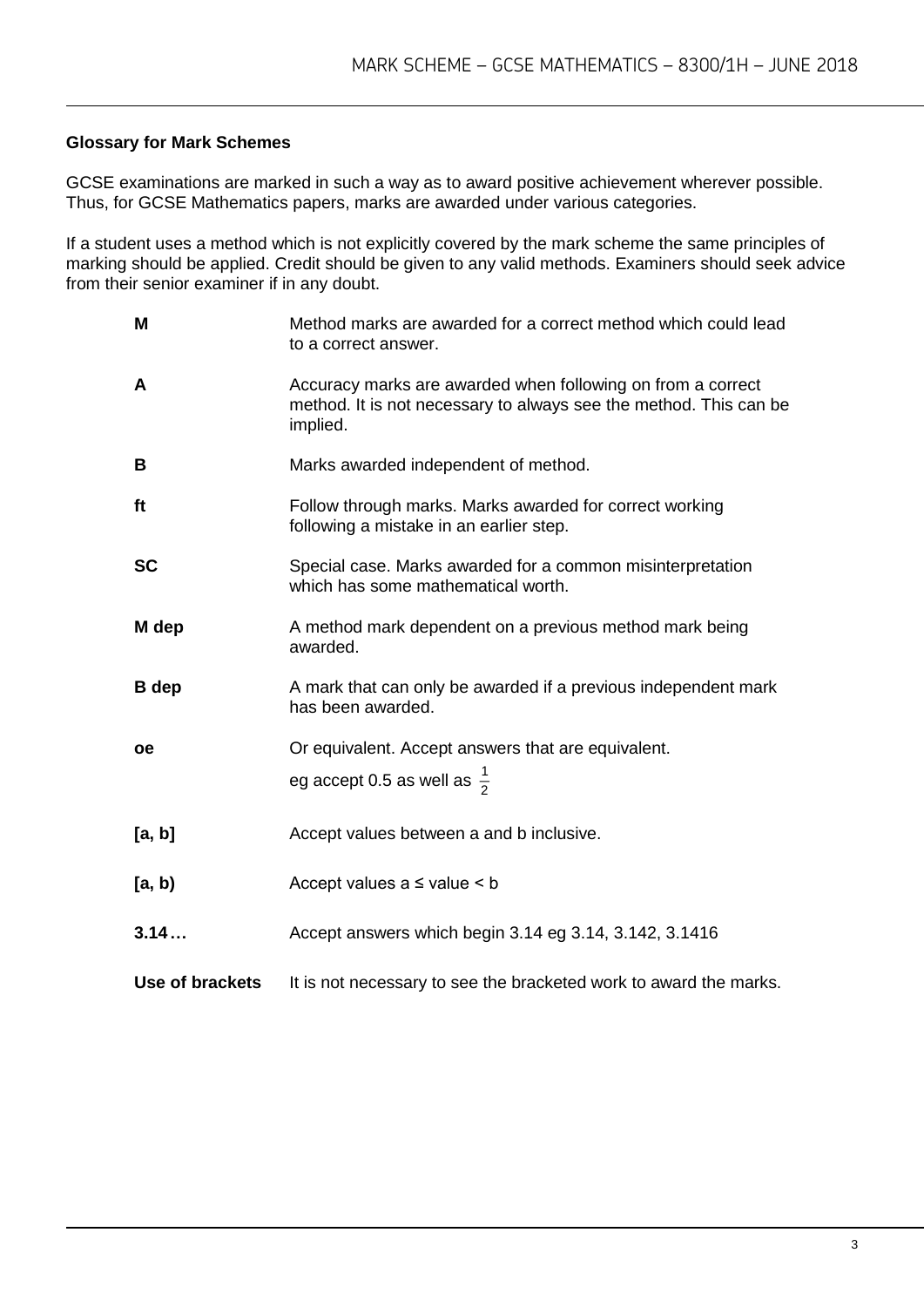# Examiners should consistently apply the following principles

# **Diagrams**

Diagrams that have working on them should be treated like normal responses. If a diagram has been written on but the correct response is within the answer space, the work within the answer space should be marked. Working on diagrams that contradicts work within the answer space is not to be considered as choice but as working, and is not, therefore, penalised.

# **Responses which appear to come from incorrect methods**

Whenever there is doubt as to whether a student has used an incorrect method to obtain an answer, as a general principle, the benefit of doubt must be given to the student. In cases where there is no doubt that the answer has come from incorrect working then the student should be penalised.

#### **Questions which ask students to show working**

Instructions on marking will be given but usually marks are not awarded to students who show no working.

#### **Questions which do not ask students to show working**

As a general principle, a correct response is awarded full marks.

#### **Misread or miscopy**

Students often copy values from a question incorrectly. If the examiner thinks that the student has made a genuine misread, then only the accuracy marks (A or B marks), up to a maximum of 2 marks are penalised. The method marks can still be awarded.

#### **Further work**

Once the correct answer has been seen, further working may be ignored unless it goes on to contradict the correct answer.

#### **Choice**

When a choice of answers and/or methods is given, mark each attempt. If both methods are valid then M marks can be awarded but any incorrect answer or method would result in marks being lost.

# **Work not replaced**

Erased or crossed out work that is still legible should be marked.

#### **Work replaced**

Erased or crossed out work that has been replaced is not awarded marks.

#### **Premature approximation**

Rounding off too early can lead to inaccuracy in the final answer. This should be penalised by 1 mark unless instructed otherwise.

# **Continental notation**

Accept a comma used instead of a decimal point (for example, in measurements or currency), provided that it is clear to the examiner that the student intended it to be a decimal point.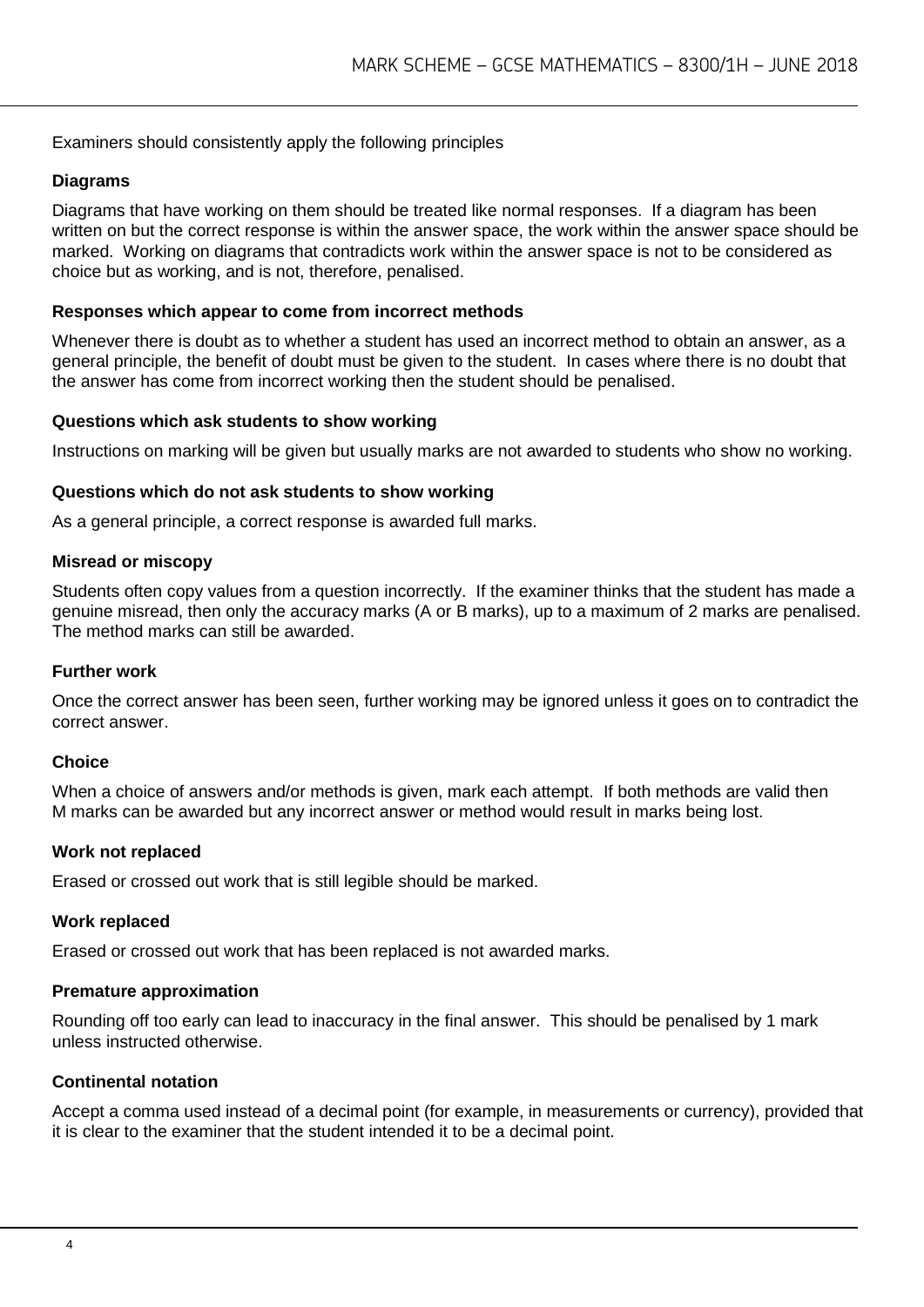| Question       | <b>Answer</b>                                                                                              | <b>Mark</b>    | <b>Comments</b>                                                                                    |  |
|----------------|------------------------------------------------------------------------------------------------------------|----------------|----------------------------------------------------------------------------------------------------|--|
| $\mathbf 1$    | 40                                                                                                         | <b>B1</b>      |                                                                                                    |  |
| $\mathbf{2}$   | $\begin{pmatrix} 2 \\ -3 \end{pmatrix}$                                                                    | <b>B1</b>      |                                                                                                    |  |
| 3              | $5a - 4a^2$                                                                                                | <b>B1</b>      |                                                                                                    |  |
| 4              | 500                                                                                                        | <b>B1</b>      |                                                                                                    |  |
|                | $5x + 15 < 60$<br>or $5x < 45$<br>or $x + 3 < 12$                                                          | M1             |                                                                                                    |  |
| $5\phantom{1}$ | $x < 9$ or $9 > x$                                                                                         | A <sub>1</sub> | SC1 incorrect sign<br>eg $x \le 9$ or $x = 9$ or $x > 9$ or $x \ge 9$<br>or $x = 9$ or answer of 9 |  |
|                | <b>Additional Guidance</b>                                                                                 |                |                                                                                                    |  |
|                | <b>M1A1</b><br>Allow use of other inequality signs or = if recovered to answer of $x < 9$                  |                |                                                                                                    |  |
|                | Embedded answer of $5(9 + 3) < 60$<br>M0A0                                                                 |                |                                                                                                    |  |
|                | $5x + 3 < 60$ followed by $x + 3 < 12$ followed by $x < 9$<br>M0A0<br>is not a recovery, but is two errors |                |                                                                                                    |  |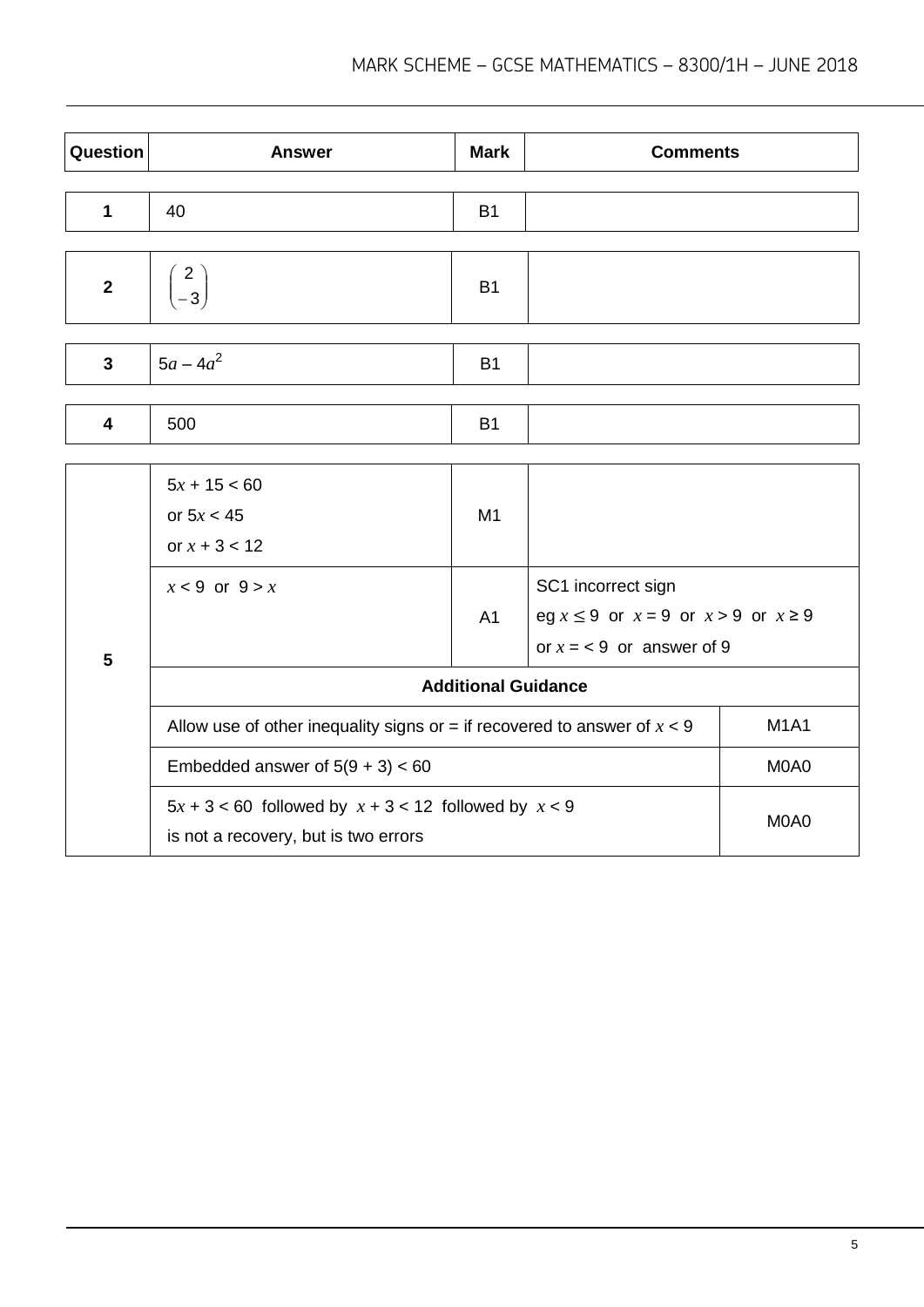| Question | <b>Answer</b>                                                                                                                                                                                                                                           | <b>Mark</b>                                           | <b>Comments</b>                                                               |               |
|----------|---------------------------------------------------------------------------------------------------------------------------------------------------------------------------------------------------------------------------------------------------------|-------------------------------------------------------|-------------------------------------------------------------------------------|---------------|
|          | 1.86                                                                                                                                                                                                                                                    | M <sub>1</sub>                                        | oe $\frac{0.93}{0.8(0)}$ or $1\frac{0.26}{1.6}$                               |               |
|          | 186<br>or $1\frac{26}{1}$<br>160<br>160                                                                                                                                                                                                                 | 1.6(0)<br>oe with no decimal values<br>A <sub>1</sub> |                                                                               |               |
|          | $\frac{93}{80}$ or 1 $\frac{13}{80}$                                                                                                                                                                                                                    |                                                       | ft correct simplification of their fraction<br>using the digits 186 and 16(0) |               |
|          |                                                                                                                                                                                                                                                         | B <sub>1ft</sub>                                      | ignore incorrect conversion from $\frac{93}{22}$ to a<br>mixed number         | 80            |
|          |                                                                                                                                                                                                                                                         | <b>Additional Guidance</b>                            |                                                                               |               |
|          | Cannot score B1ft from an incorrect mixed number                                                                                                                                                                                                        |                                                       |                                                                               |               |
|          | $\frac{160}{160} = \frac{80}{160}$<br>186<br>93                                                                                                                                                                                                         |                                                       |                                                                               | M0A0B1ft      |
|          | $rac{30}{93}$ implies B1ft<br>M0A0B1ft                                                                                                                                                                                                                  |                                                       |                                                                               |               |
| 6        | $\frac{93}{80}$ = 1 $\frac{3}{80}$<br>(incorrect conversion to mixed number)<br>$\frac{186}{160} = \frac{31}{30}$<br>(incorrect simplification of fraction)<br>93<br>31<br>(incorrect simplification of fraction)<br>$\frac{1}{1} = \frac{1}{30}$<br>80 |                                                       |                                                                               | <b>M1A1B1</b> |
|          |                                                                                                                                                                                                                                                         |                                                       |                                                                               | M1A1B0        |
|          |                                                                                                                                                                                                                                                         |                                                       |                                                                               | M1A1B0        |
|          | $\frac{0.93}{0.8}$<br>$\frac{93}{80}$ =<br>(incorrect simplification of fraction)                                                                                                                                                                       |                                                       |                                                                               | M1A1B0        |
|          | 186<br>$\frac{93}{8}$<br>M0A0B1ft<br>16                                                                                                                                                                                                                 |                                                       |                                                                               |               |
|          | 9.3<br>1.86<br>1.6<br>8                                                                                                                                                                                                                                 |                                                       |                                                                               | M1A0B0        |
|          | 1.86<br>$\frac{186}{16}$ =<br>$\frac{93}{8}$<br>1.6                                                                                                                                                                                                     |                                                       |                                                                               | M1A0B1ft      |
|          | $\frac{1.86}{1.6}$ =<br>$\frac{86}{ } =$<br>$\frac{43}{30}$ (simplification does not come from 186 and 16(0))<br>60                                                                                                                                     |                                                       |                                                                               | M1A0B0        |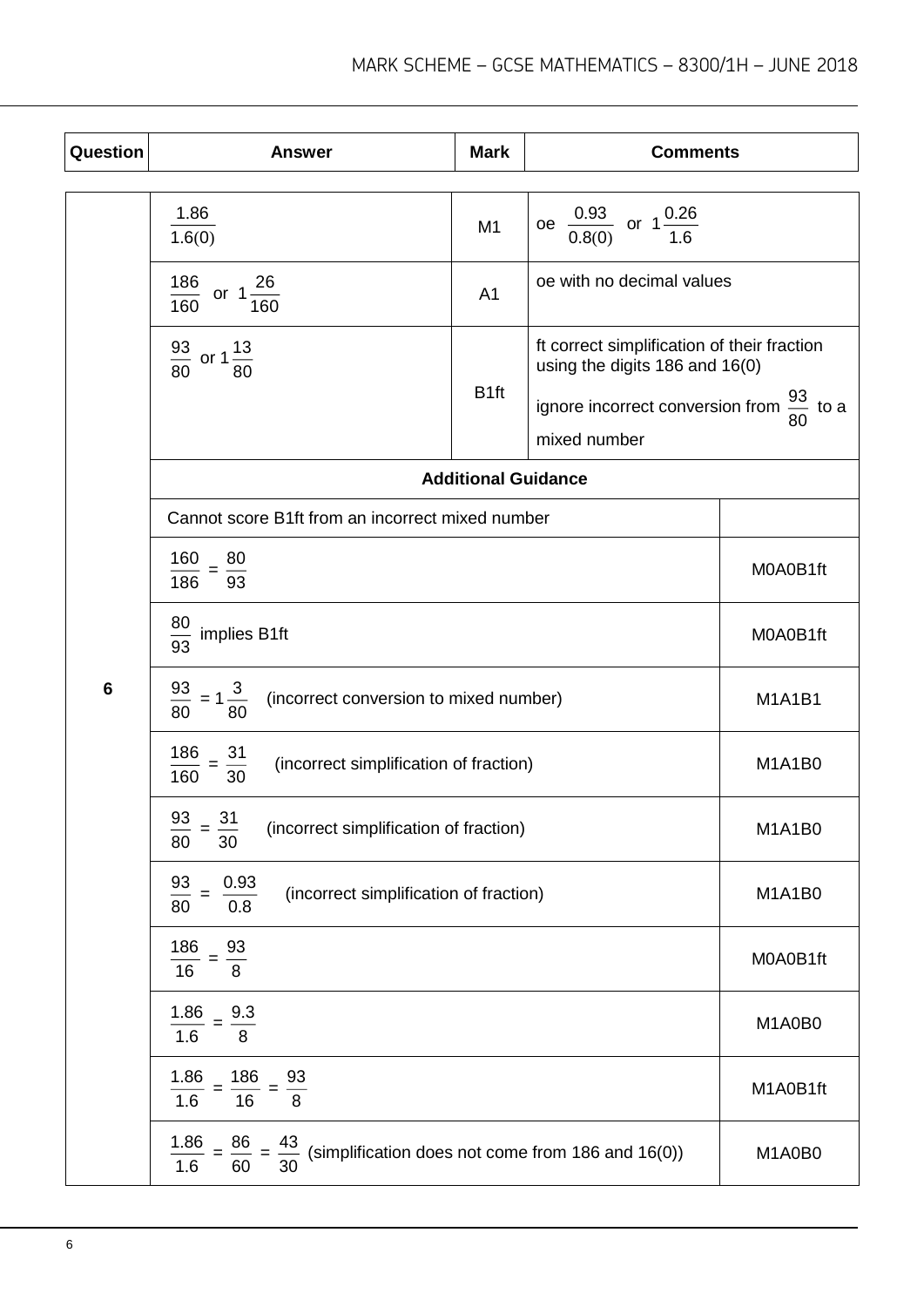| Question       | <b>Answer</b>                                                                                                                                                                                                                                                                                                                                                                                                                                                                                                                                                                                              | <b>Mark</b>                      | <b>Comments</b>                                                                                                                         |                                |
|----------------|------------------------------------------------------------------------------------------------------------------------------------------------------------------------------------------------------------------------------------------------------------------------------------------------------------------------------------------------------------------------------------------------------------------------------------------------------------------------------------------------------------------------------------------------------------------------------------------------------------|----------------------------------|-----------------------------------------------------------------------------------------------------------------------------------------|--------------------------------|
| $\overline{7}$ | x-coordinate of $C = 12$<br>or y-coordinate of $C = 8$<br>or<br>12 marked on $x$ -axis below $C$<br>and 8 marked on $y$ -axis left of $C$<br>or<br>x-coordinate of $D = 6 + 6 + 6$<br>or y-coordinate of $D = 2 + 3 + 3 + 3$<br><b>or</b><br>$\frac{x}{6}$ = 3 or 6 = (2 × 0 + x) ÷ 3<br>or $\frac{y-2}{5-2}$ = 3 or 5 = $(2 \times 2 + y) \div 3$<br>or<br>18 marked on x-axis below D<br>or 11 marked on $y$ -axis left of $D$<br>$(C$ is the point) $(12, 8)$<br>or ( <i>D</i> is the point) $(18, )$ or $(, 11)$<br><b>or</b><br>18 marked on x-axis below D<br>and 11 marked on $y$ -axis left of $D$ | M <sub>1</sub><br>A <sub>1</sub> | oe<br>sets up a correct equation for<br>x-coordinate of $D$ or y-coordinate of $D$<br>condone missing brackets if intention is<br>clear |                                |
|                | 18, 11                                                                                                                                                                                                                                                                                                                                                                                                                                                                                                                                                                                                     | A <sub>1</sub>                   |                                                                                                                                         |                                |
|                |                                                                                                                                                                                                                                                                                                                                                                                                                                                                                                                                                                                                            | <b>Additional Guidance</b>       |                                                                                                                                         |                                |
|                | (12,8, 18,11) on answer line with previous link to C and D<br>(12,8, 18,11) on answer line with no previous link to C and D                                                                                                                                                                                                                                                                                                                                                                                                                                                                                |                                  |                                                                                                                                         | <b>M1A1A1</b><br><b>M1A1A0</b> |
|                | 12, 8 on answer line with no other working                                                                                                                                                                                                                                                                                                                                                                                                                                                                                                                                                                 |                                  |                                                                                                                                         | <b>M1A1A0</b>                  |
|                | Accept correct working on diagram and correct answer on diagram if<br>not contradicted by answer line                                                                                                                                                                                                                                                                                                                                                                                                                                                                                                      |                                  |                                                                                                                                         |                                |
|                | 11, 18 on answer line does not score the last mark, but may score<br>M1A0 or M1A1                                                                                                                                                                                                                                                                                                                                                                                                                                                                                                                          |                                  |                                                                                                                                         |                                |
|                | 11, 18 with no working                                                                                                                                                                                                                                                                                                                                                                                                                                                                                                                                                                                     |                                  |                                                                                                                                         | M0A0A0                         |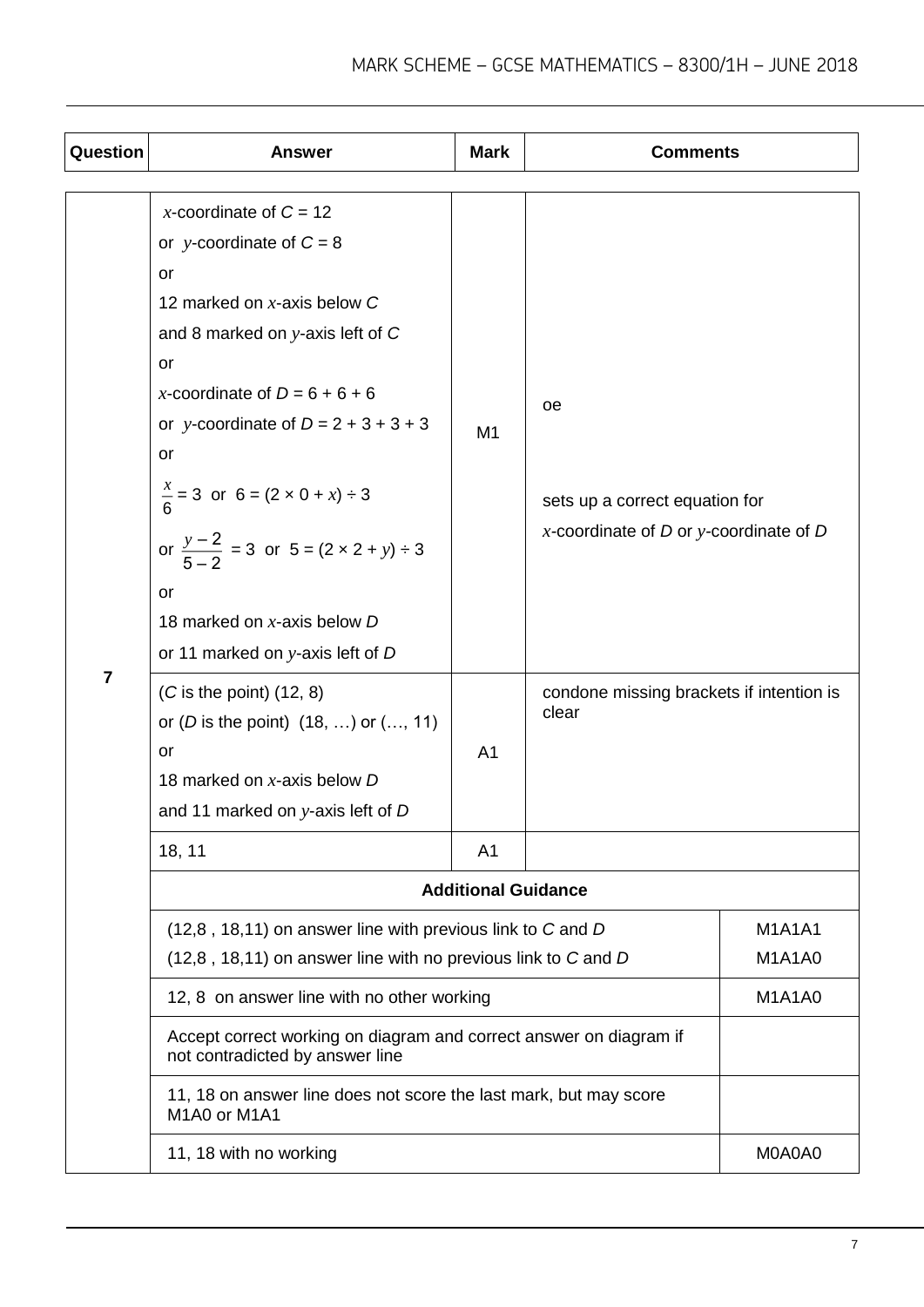| Question | <b>Answer</b>                                                                        | <b>Mark</b>                | <b>Comments</b>                    |                |
|----------|--------------------------------------------------------------------------------------|----------------------------|------------------------------------|----------------|
|          |                                                                                      |                            |                                    |                |
|          | $\frac{31}{50}$<br>or 0.62 or 62%                                                    | <b>B1</b>                  | oe fraction, decimal or percentage |                |
|          |                                                                                      | <b>Additional Guidance</b> |                                    |                |
|          | 31 or 62                                                                             |                            |                                    | B <sub>0</sub> |
|          | 31:50                                                                                | B <sub>0</sub>             |                                    |                |
| 8(a)     | 31 out of 50 or 31 in 50                                                             | B <sub>0</sub>             |                                    |                |
|          | Ignore subsequent attempts to simplify $\frac{31}{50}$ or convert it to a decimal or |                            |                                    |                |
|          | percentage, eg $\frac{31}{50}$ = 0.6                                                 |                            |                                    | <b>B1</b>      |
|          | $\frac{31}{50}$ = 0.5 oe is considered as choice                                     |                            |                                    | B <sub>0</sub> |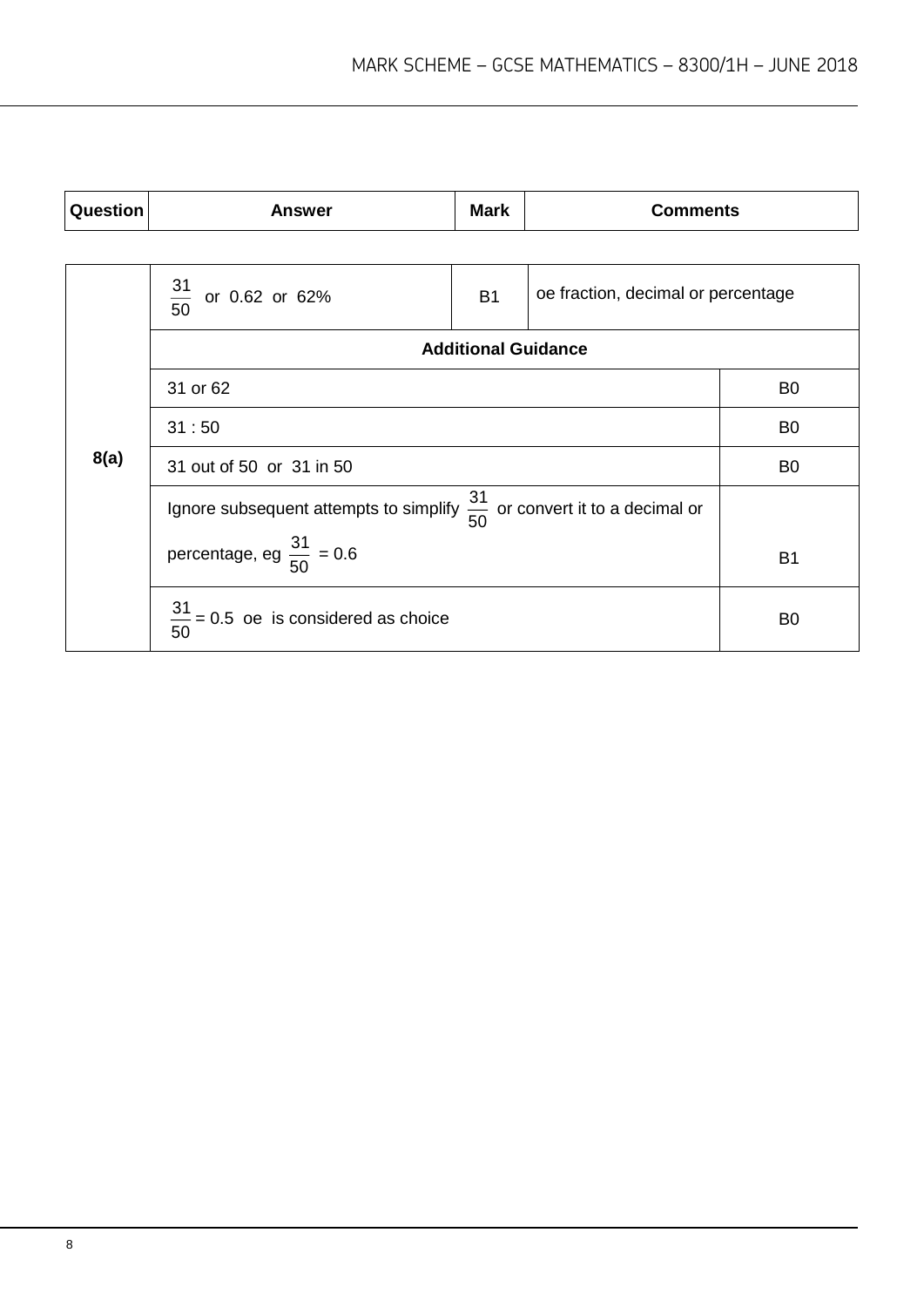| Question | <b>Answer</b>                                                                                                               | <b>Mark</b>                | <b>Comments</b>                                                                                                                                                                                                                                                                                                                                                              |                |
|----------|-----------------------------------------------------------------------------------------------------------------------------|----------------------------|------------------------------------------------------------------------------------------------------------------------------------------------------------------------------------------------------------------------------------------------------------------------------------------------------------------------------------------------------------------------------|----------------|
|          | Valid reason                                                                                                                | B <sub>1ft</sub>           | eg<br>31 is more than 19<br>(12) more heads than tails<br>31 is more than 25<br>$31 \neq 25$<br>(6) more than expected<br>it should be 25 times<br>heads and tails should be (roughly) equal<br>it landed on heads more than half the<br>times<br>relative frequency/probability is more<br>than $0.5$<br>ft if their $0.62 > 0.5$<br>0.62 > 0.5<br>ft if their $0.62 > 0.5$ |                |
|          |                                                                                                                             | <b>Additional Guidance</b> |                                                                                                                                                                                                                                                                                                                                                                              |                |
|          | ft is only available if comparing their relative frequency to 0.5, and their<br>relative frequency must be greater than 0.5 |                            |                                                                                                                                                                                                                                                                                                                                                                              |                |
| 8(b)     | Condone the probability given as 50/50 in otherwise correct reasons<br>eg Probability is 50/50 so there should be 25 heads  | <b>B1</b>                  |                                                                                                                                                                                                                                                                                                                                                                              |                |
|          | There were only 19 tails                                                                                                    |                            |                                                                                                                                                                                                                                                                                                                                                                              | <b>B1</b>      |
|          | There weren't enough tails                                                                                                  |                            |                                                                                                                                                                                                                                                                                                                                                                              | <b>B1</b>      |
|          | Because it landed on heads 31 times and it should be 25/25                                                                  |                            |                                                                                                                                                                                                                                                                                                                                                                              | B <sub>1</sub> |
|          | It should be $\frac{1}{2}$                                                                                                  |                            |                                                                                                                                                                                                                                                                                                                                                                              | B <sub>1</sub> |
|          | The probability should be $\frac{1}{2}$ but it lands on heads 31 times                                                      |                            |                                                                                                                                                                                                                                                                                                                                                                              | <b>B1</b>      |
|          | There were 31 heads                                                                                                         |                            |                                                                                                                                                                                                                                                                                                                                                                              | B <sub>0</sub> |
|          | There were 19 tails                                                                                                         |                            |                                                                                                                                                                                                                                                                                                                                                                              | B <sub>0</sub> |
|          | There were 31 heads and 19 tails                                                                                            |                            |                                                                                                                                                                                                                                                                                                                                                                              | B <sub>0</sub> |
|          | The coin could be fixed                                                                                                     |                            |                                                                                                                                                                                                                                                                                                                                                                              | B <sub>0</sub> |
|          | Incorrect statement eg 31 is 22 more than 19                                                                                |                            |                                                                                                                                                                                                                                                                                                                                                                              | B <sub>0</sub> |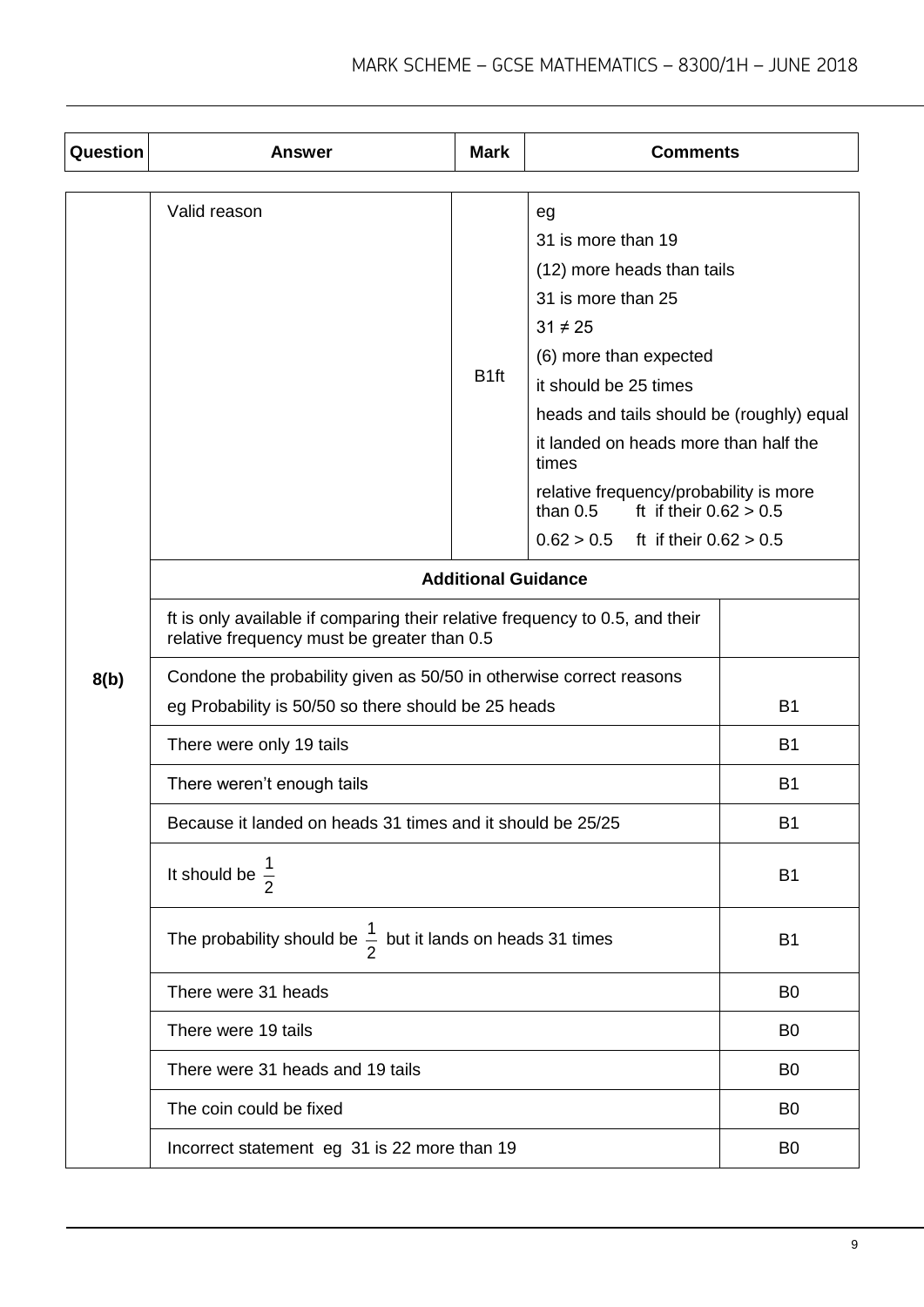| Question | <b>Answer</b>                                                                                                                 | <b>Mark</b>        | <b>Comments</b>                                                                                                                                                                                                                    |               |
|----------|-------------------------------------------------------------------------------------------------------------------------------|--------------------|------------------------------------------------------------------------------------------------------------------------------------------------------------------------------------------------------------------------------------|---------------|
|          | <b>Alternative method 1</b>                                                                                                   |                    |                                                                                                                                                                                                                                    |               |
|          | $-2\frac{7}{8}$ + 15 $\frac{1}{4}$<br>or $15\frac{2}{8}$<br>or (-)2.875 and 15.25<br>or (-) $\frac{23}{8}$ and $\frac{61}{4}$ | M <sub>1</sub>     | oе<br>common denominator for both fractional<br>parts of the mixed numbers<br>conversion of both numbers to decimals<br>with at least one correct<br>conversion of both numbers to improper<br>fractions with at least one correct |               |
|          | $-2\frac{7}{8}$ + 15 $\frac{2}{8}$<br>or $-2.875$ + 15.25<br>or $-\frac{23}{8}$ + $\frac{122}{8}$                             | M <sub>1</sub> dep | oe common denominator<br>correct decimals<br>oe common denominator                                                                                                                                                                 |               |
|          | $\frac{99}{8}$ or 12 $\frac{3}{8}$ or 12.375                                                                                  | A <sub>1</sub>     | oe fraction, mixed number or decimal                                                                                                                                                                                               |               |
|          | <b>Alternative method 2</b>                                                                                                   |                    |                                                                                                                                                                                                                                    |               |
| 9        | $-2 + 15$ and $\left(-\right)\frac{7}{8} + \frac{1}{4}$                                                                       | M1                 |                                                                                                                                                                                                                                    |               |
|          | $-2 + 15$ and $\left(-\right)\frac{7}{8} + \frac{2}{8}$<br>or $13 - \frac{5}{8}$                                              | M1dep              | oe common denominator                                                                                                                                                                                                              |               |
|          | $\frac{99}{8}$ or 12 $\frac{3}{8}$ or 12.375                                                                                  | A <sub>1</sub>     | oe fraction, mixed number or decimal                                                                                                                                                                                               |               |
|          | <b>Additional Guidance</b>                                                                                                    |                    |                                                                                                                                                                                                                                    |               |
|          | $15\frac{1}{4}$ – – 2 $\frac{7}{8}$ scores M0, but followed by $15\frac{2}{8}$ + 2 $\frac{7}{8}$ scores M1 on Alt 1           |                    |                                                                                                                                                                                                                                    |               |
|          | Values in $2^{nd}$ mark must be correct; no ft from incorrect conversion                                                      |                    |                                                                                                                                                                                                                                    |               |
|          | $\frac{99}{8}$ incorrectly converted to a decimal or mixed number                                                             |                    |                                                                                                                                                                                                                                    | <b>M1M1A1</b> |
|          | $13\frac{-5}{8}$                                                                                                              |                    |                                                                                                                                                                                                                                    | M1M1A0        |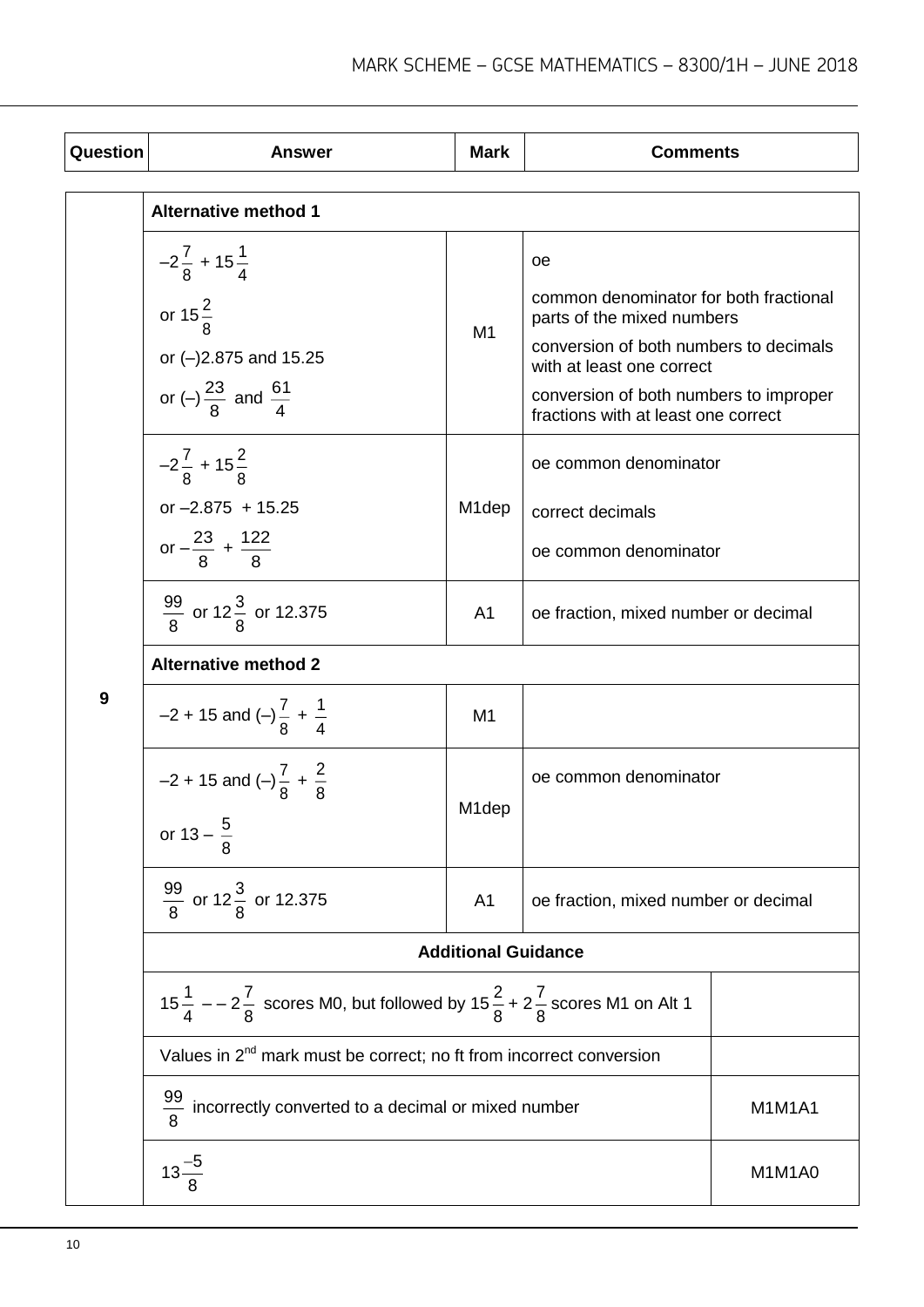| Question | <b>Answer</b>                                                                                                        | <b>Mark</b>                | <b>Comments</b>                                                                     |           |
|----------|----------------------------------------------------------------------------------------------------------------------|----------------------------|-------------------------------------------------------------------------------------|-----------|
|          | $(x = 3$ and $(y = 2)$<br>in correct positions                                                                       |                            | <b>B1</b><br>$y = \frac{24}{x}$ or $4 = \frac{k}{6}$ or $k = 24$ oe                 |           |
| 10       |                                                                                                                      | <b>B2</b>                  | or $(x = 3$ in correct position above 8<br>or $(y = 2$ in correct position below 12 |           |
|          |                                                                                                                      | <b>Additional Guidance</b> |                                                                                     |           |
|          | $y = \frac{1}{kx}$ or $4 = \frac{1}{6k}$ oe followed by $k = \frac{1}{24}$ , with no or incorrect values<br>in table |                            |                                                                                     | <b>B1</b> |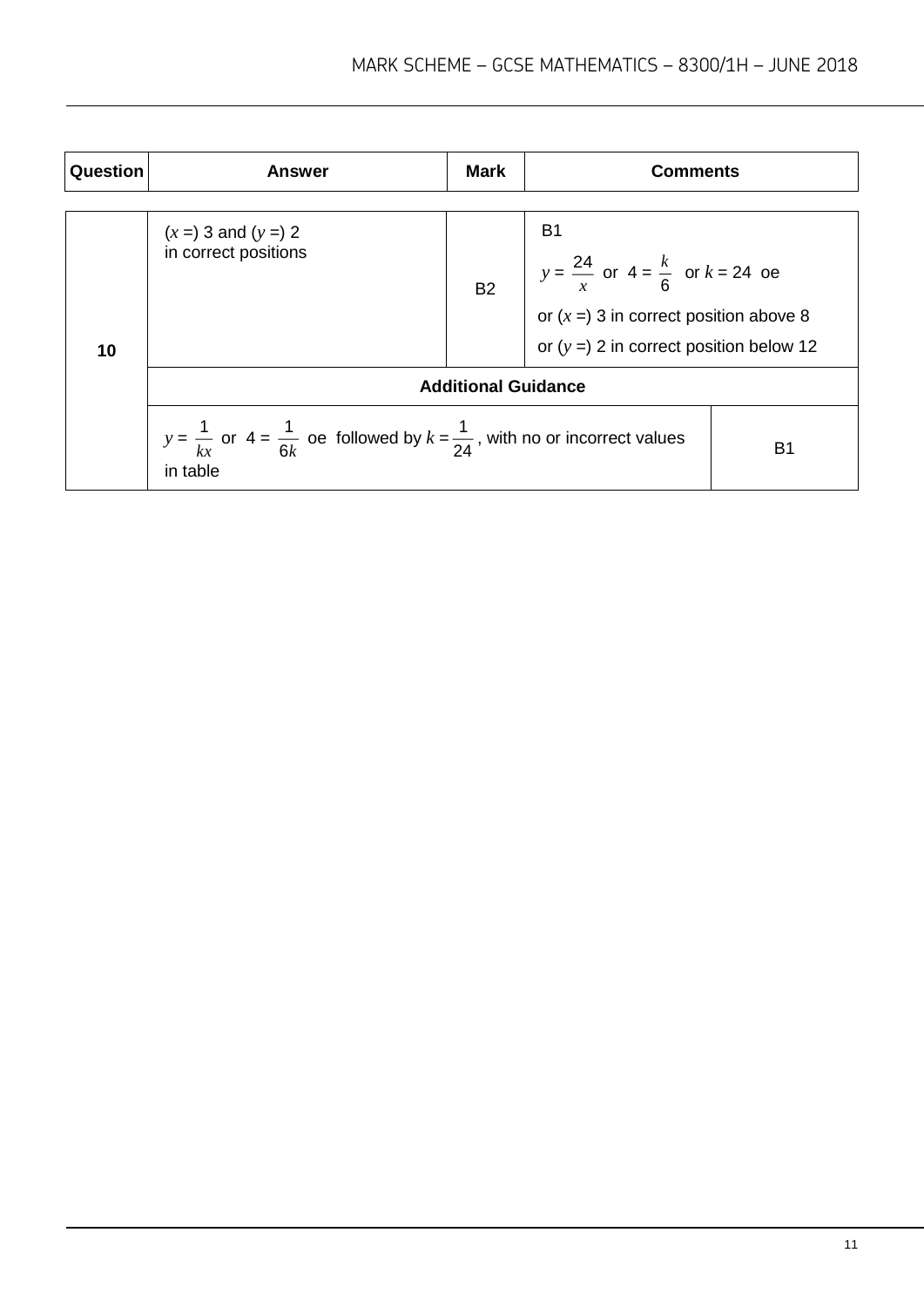| Question | <b>Answer</b>                                                                    | <b>Mark</b>        | <b>Comments</b>                                                                                                               |  |  |
|----------|----------------------------------------------------------------------------------|--------------------|-------------------------------------------------------------------------------------------------------------------------------|--|--|
|          | Alternative method 1 – width of small rectangle is x (any letter)                |                    |                                                                                                                               |  |  |
|          | x and 2x or $x + 2x + x + 2x$ or 6x                                              | M1                 | 0e                                                                                                                            |  |  |
|          | $x + 2x + x + 2x = 15$<br>or $6x = 15$                                           | M <sub>1</sub> dep | oe.                                                                                                                           |  |  |
|          | $(x =) 2.5$                                                                      | A <sub>1</sub>     | from correct working or with 5 as the other<br>dimension or with 7.5 as the length of the<br>large rectangle                  |  |  |
|          | 25                                                                               | A <sub>1ft</sub>   | ft 10 $\times$ their 2.5 with M1M1 awarded                                                                                    |  |  |
|          | Alternative method 2 – length of small rectangle is $x$ (any letter)             |                    |                                                                                                                               |  |  |
|          | x and $\frac{x}{2}$ or $x + \frac{x}{2} + x + \frac{x}{2}$ or 3x                 | M1                 | oе                                                                                                                            |  |  |
|          | $x + \frac{x}{2} + x + \frac{x}{2} = 15$                                         | M <sub>1</sub> dep | oе                                                                                                                            |  |  |
|          | or $3x = 15$                                                                     |                    |                                                                                                                               |  |  |
| 11       | $(x = 5)$                                                                        | A <sub>1</sub>     | from correct working or with 2.5 as the<br>other dimension or with 7.5 as the length<br>of the large rectangle                |  |  |
|          | 25                                                                               | A <sub>1ft</sub>   | ft $5 \times$ their 5 with M1M1 awarded                                                                                       |  |  |
|          | Alternative method 3 -                                                           |                    |                                                                                                                               |  |  |
|          | $a$ = width of small rectangle and $b$ = length of small rectangle (any letters) |                    |                                                                                                                               |  |  |
|          | $b = 2a$<br>or<br>10 $a$ or 5 $b$                                                | M <sub>1</sub>     | correct expression for perimeter of the<br>large rectangle in one variable                                                    |  |  |
|          | $6a = 15$<br>or<br>$3b = 15$                                                     | M <sub>1</sub> dep | correct equation in one variable                                                                                              |  |  |
|          | $(a = 2.5 \text{ or } (b = 5$                                                    | A <sub>1</sub>     | from correct working or with both values<br>correct or with one value correct and 7.5<br>as the length of the large rectangle |  |  |
|          | 25                                                                               | A <sub>1ft</sub>   | ft 10 x their a or $5 \times$ their b<br>with M1M1 awarded                                                                    |  |  |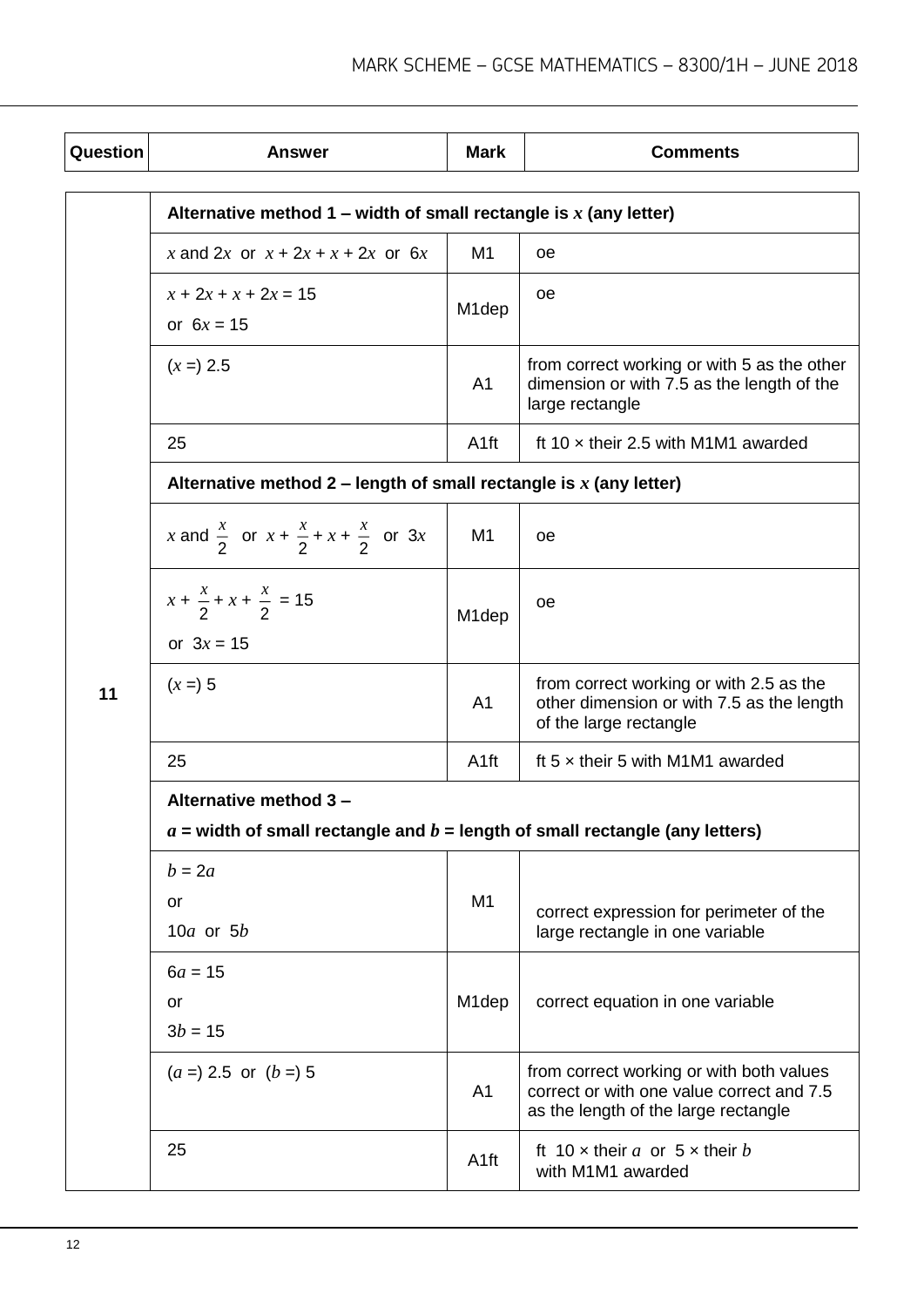|             | Alternative method 4 - trial and improvement using ratio of sides                                                                                                                                                                                                                                                                                                          |                    |                                                          |  |
|-------------|----------------------------------------------------------------------------------------------------------------------------------------------------------------------------------------------------------------------------------------------------------------------------------------------------------------------------------------------------------------------------|--------------------|----------------------------------------------------------|--|
|             | length = $2 \times$ width seen or implied                                                                                                                                                                                                                                                                                                                                  | M1                 |                                                          |  |
|             | Two correctly evaluated trials for<br>perimeter of small rectangle with<br>length = $2 \times$ width                                                                                                                                                                                                                                                                       | M <sub>1</sub> dep | eg<br>$8 + 4 + 8 + 4 = 24$<br>and $10 + 5 + 10 + 5 = 30$ |  |
|             | 2.5 and 5                                                                                                                                                                                                                                                                                                                                                                  | A <sub>1</sub>     | implied by $2.5 + 5 + 2.5 + 5 = 15$                      |  |
|             | 25                                                                                                                                                                                                                                                                                                                                                                         | A <sub>1</sub>     |                                                          |  |
| $11$ (cont) | <b>Additional Guidance</b>                                                                                                                                                                                                                                                                                                                                                 |                    |                                                          |  |
|             | Note that there is no ft in method 4                                                                                                                                                                                                                                                                                                                                       |                    |                                                          |  |
|             | In all methods, marks can be awarded for annotation of the diagram,<br>with lengths clearly identified, or working inside or alongside the<br>diagram<br>eg 2.5 and 5 marked correctly as the dimensions of the small rectangle<br><b>M1M1A1</b><br>2.5 marked as the width of the small rectangle and 7.5 marked as the<br><b>M1M1A1</b><br>length of the large rectangle |                    |                                                          |  |
|             |                                                                                                                                                                                                                                                                                                                                                                            |                    |                                                          |  |
|             |                                                                                                                                                                                                                                                                                                                                                                            |                    |                                                          |  |
|             | If full marks not awarded, mark both the diagram and working then<br>award the better mark                                                                                                                                                                                                                                                                                 |                    |                                                          |  |
|             | In alt 4, one or more trials may be crossed out to indicate that they do<br>not give the correct perimeter. Do not treat this as the usual crossed out<br>work not to be marked if replaced.                                                                                                                                                                               |                    |                                                          |  |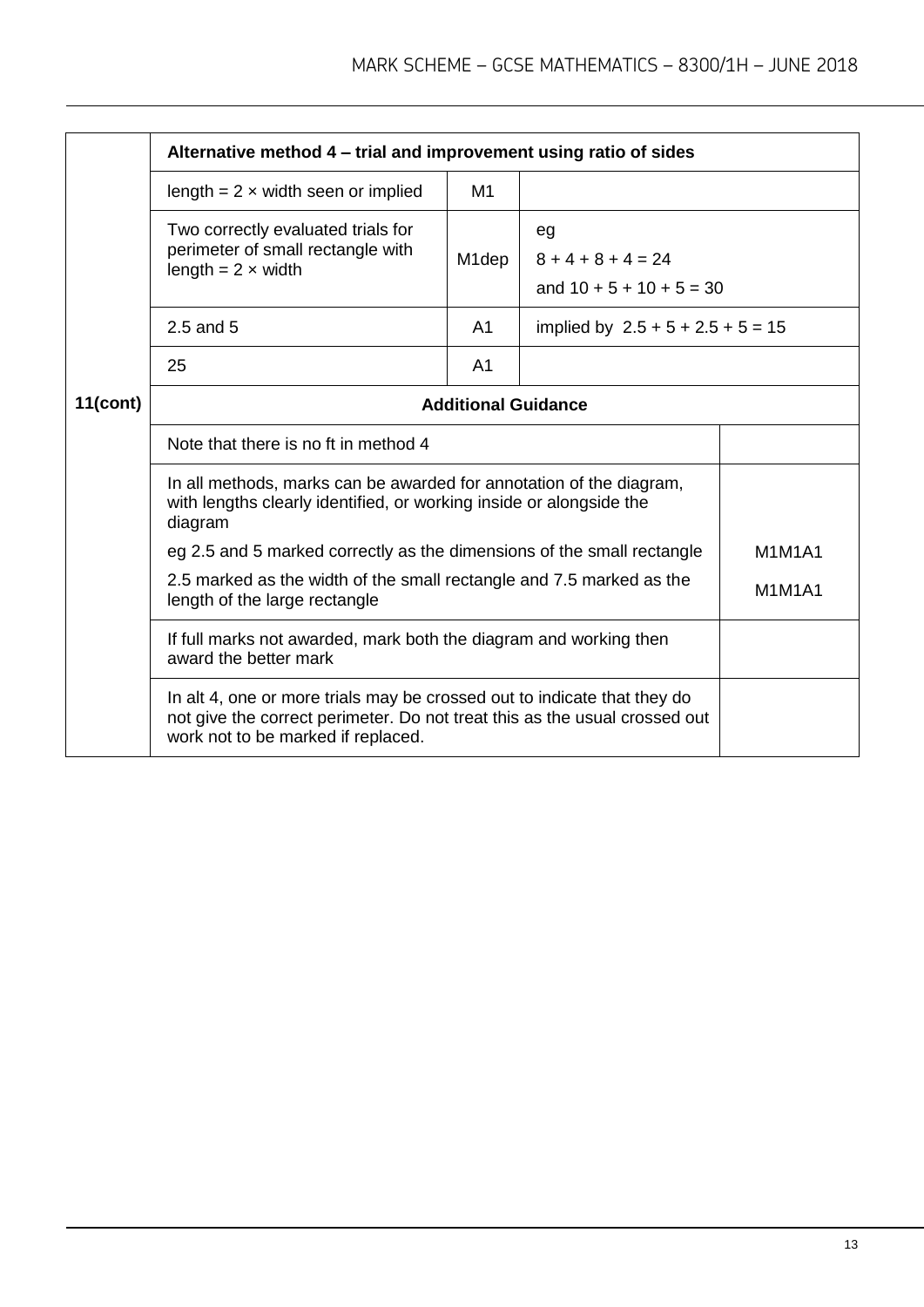| Question | <b>Answer</b>                                                                                                                                                                                       | <b>Mark</b>    |                                       | <b>Comments</b> |
|----------|-----------------------------------------------------------------------------------------------------------------------------------------------------------------------------------------------------|----------------|---------------------------------------|-----------------|
|          | One correct conversion to a<br>comparable form<br>$0.08 \times 10^{-2}$ or 0.0008<br>$400 \times 10^{-4}$ or 0.04<br>$0.06 \times 10^{-2}$ or 0.0006<br>$7 \times 10^{-2}$ or $700 \times 10^{-4}$  | M1             |                                       |                 |
|          | $6 \times 10^{-4}$<br>$8 \times 10^{-4}$<br>$4 \times 10^{-2}$<br>0.07<br>with no clearly incorrect working                                                                                         | A <sub>1</sub> | <b>oe</b><br>accept in converted form |                 |
| 12       | <b>Additional Guidance</b>                                                                                                                                                                          |                |                                       |                 |
|          | Correct answer from clearly incorrect working                                                                                                                                                       |                |                                       | A <sub>0</sub>  |
|          | Accept numbers with two decimal points if it is clear that the point<br>has been moved to the correct place<br>eg 0.0008.0 with curved lines between each place value between<br>the decimal points |                |                                       |                 |
|          | If the numbers are converted into fractions, at least two must be<br>given correctly with common denominators to score the first mark                                                               |                |                                       |                 |
|          | eg $\frac{4}{100}$ and $\frac{7}{100}$                                                                                                                                                              |                |                                       | M <sub>1</sub>  |
|          | eg $\frac{6}{1000}$ and $\frac{8}{1000}$ only                                                                                                                                                       |                |                                       | M <sub>0</sub>  |
|          | eg $\frac{6}{10000}$ and $\frac{7}{100}$ only                                                                                                                                                       |                |                                       | M <sub>0</sub>  |

| $\overline{\phantom{a}}$<br>$\sim$ 000 $\sim$<br>. .<br>$- - - -$<br>∖ ∪∪∪ ⊓⊞⊔<br>ט ו<br>_<br>- |  |
|-------------------------------------------------------------------------------------------------|--|
|-------------------------------------------------------------------------------------------------|--|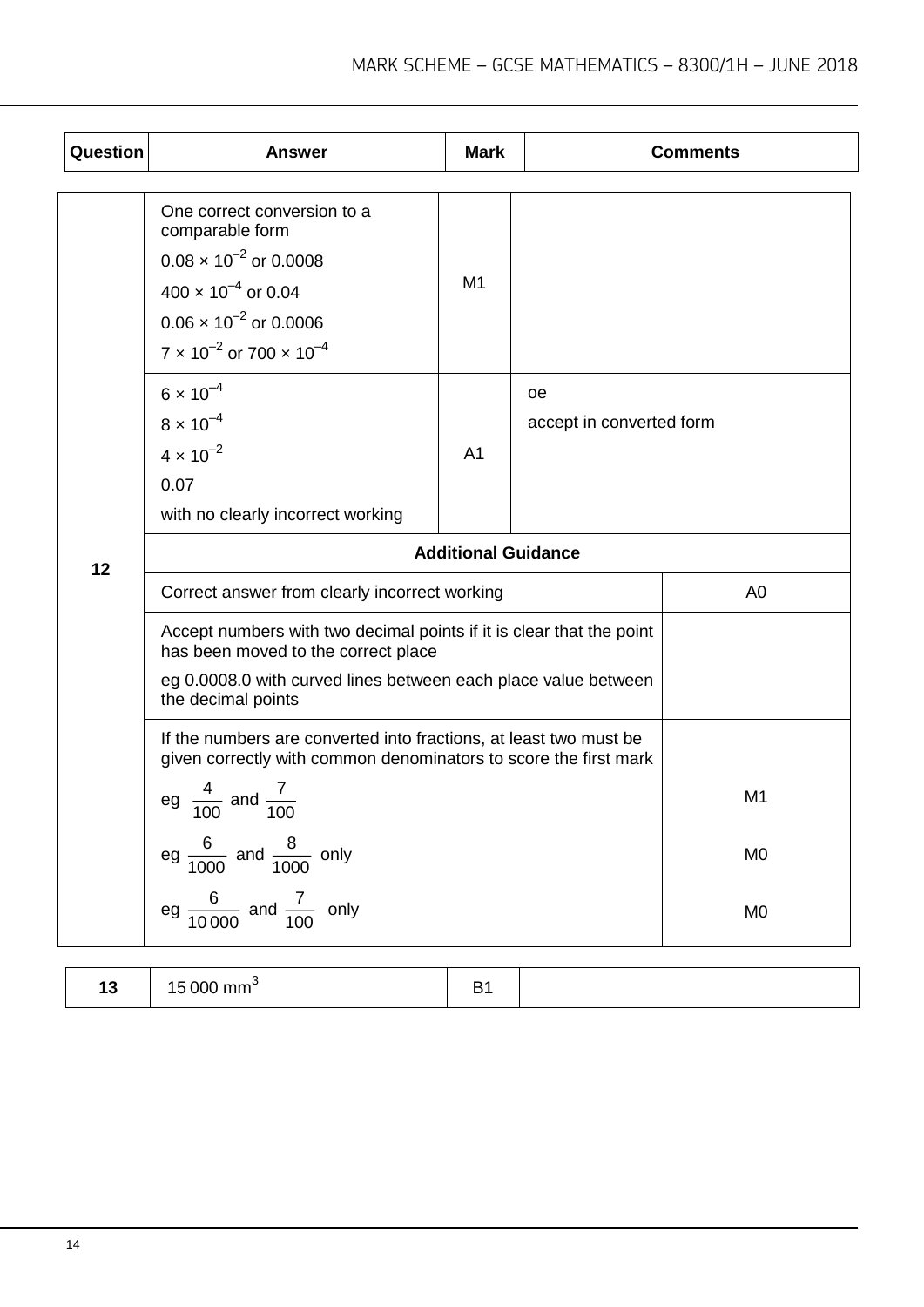| <b>Question</b> | <b>Answer</b>                                                                                                                                                                                                                              | <b>Mark</b>                | <b>Comments</b>                                                                                                                                                                                                                                                                                                                   |             |
|-----------------|--------------------------------------------------------------------------------------------------------------------------------------------------------------------------------------------------------------------------------------------|----------------------------|-----------------------------------------------------------------------------------------------------------------------------------------------------------------------------------------------------------------------------------------------------------------------------------------------------------------------------------|-------------|
| 14(a)           | At least 3 correct pairs from<br>15 and 16<br>20 and 20<br>25 and 24<br>30 and 28<br>35 and 32<br>40 and 36<br>or<br>$9(10 + 5n) = 10(12 + 4n)$<br>or<br>$9(5n) = 10(4n + 4)$<br>or<br>$9(5 + 5n) = 10(8 + 4n)$<br>or<br>7 rows added to A | M1                         | <b>oe</b><br>pairs may be seen as ratios<br>oe equation, where $n$ is the number of<br>new rows (correct answer is 6)<br>oe equation, where $n$ is the total number<br>of rows (correct answer is 8)<br>oe equation, where $n$ is the number of<br>new rows after Pattern A (correct answer<br>is $7)$<br>not implied by answer 7 |             |
|                 | 6                                                                                                                                                                                                                                          | A <sub>1</sub>             |                                                                                                                                                                                                                                                                                                                                   |             |
|                 |                                                                                                                                                                                                                                            | <b>Additional Guidance</b> |                                                                                                                                                                                                                                                                                                                                   |             |
|                 | 6 with no incorrect working                                                                                                                                                                                                                |                            |                                                                                                                                                                                                                                                                                                                                   | <b>M1A1</b> |
|                 | 7 or 8 with no working                                                                                                                                                                                                                     |                            |                                                                                                                                                                                                                                                                                                                                   | M0A0        |
|                 | Multiplication of ratio with no working worthy of M1<br>eg 10:9 20:18 30:27 40:36                                                                                                                                                          |                            |                                                                                                                                                                                                                                                                                                                                   | M0A0        |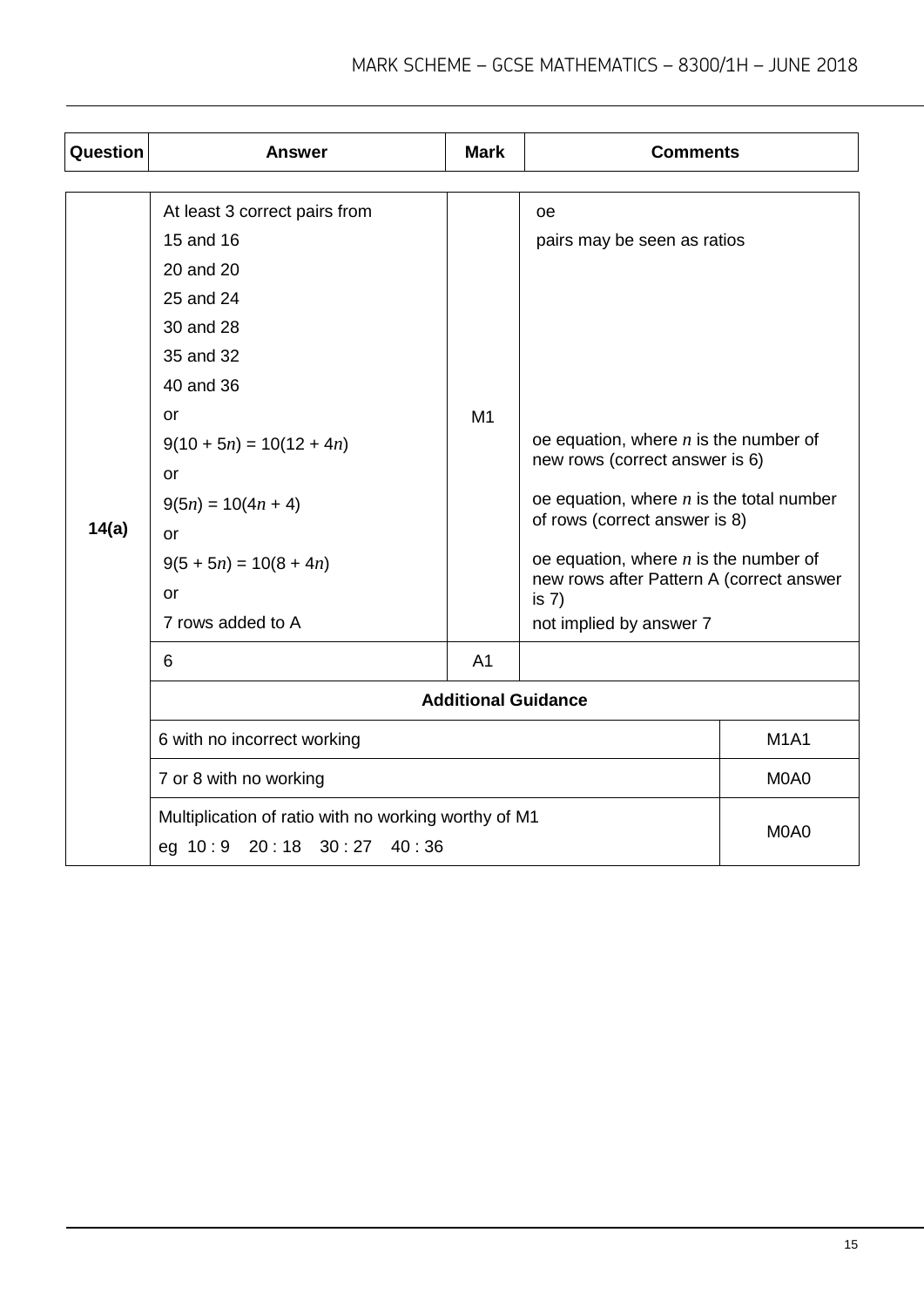| Question | <b>Answer</b>                                                                                | <b>Mark</b>                                                           | <b>Comments</b>        |               |
|----------|----------------------------------------------------------------------------------------------|-----------------------------------------------------------------------|------------------------|---------------|
|          | <b>Alternative method 1</b>                                                                  |                                                                       |                        |               |
|          | $12 \div 20$ or $0.6(0)$                                                                     | M <sub>1</sub>                                                        | 0e                     |               |
|          | their $0.6(0) \times 3 \div 2$ or $0.9(0)$<br>or 14.4(0) or 26.4                             | M <sub>1</sub> dep                                                    | oe                     |               |
|          | 26.40                                                                                        | A <sub>1</sub>                                                        | correct money notation |               |
|          | <b>Alternative method 2</b>                                                                  |                                                                       |                        |               |
|          | $12 \times 3 \div 2$ or 18                                                                   | M <sub>1</sub>                                                        | <b>oe</b>              |               |
|          | their $18 \div 20$ or 0.9(0)<br><b>or</b><br>their $18 \div 5 \times 4$ or $14.4(0)$ or 26.4 | M <sub>1</sub> dep                                                    | <b>oe</b>              |               |
|          | 26.40                                                                                        | A <sub>1</sub>                                                        | correct money notation |               |
|          | <b>Alternative method 3</b>                                                                  |                                                                       |                        |               |
|          | $12 \div 5 \times 4$ or 9.6(0)                                                               | M <sub>1</sub>                                                        | <b>oe</b>              |               |
| 14(b)    | their 9.6(0) $\times$ 3 ÷ 2<br>or 14.4(0) or 26.4                                            | M <sub>1</sub> dep                                                    | oe                     |               |
|          | 26.40                                                                                        | A <sub>1</sub>                                                        | correct money notation |               |
|          | <b>Alternative method 4</b>                                                                  |                                                                       |                        |               |
|          | $16 \div 2 \times 3$ or 24 or 44                                                             | M <sub>1</sub>                                                        | oe                     |               |
|          | their $24 \times 12 \div 20$ or 14.4(0)<br>or<br>their $44 \times 12 \div 20$ or 26.4        | M <sub>1</sub> dep                                                    | oe                     |               |
|          | 26.40                                                                                        | A <sub>1</sub>                                                        | correct money notation |               |
|          | <b>Additional Guidance</b>                                                                   |                                                                       |                        |               |
|          | Condone 26.40p                                                                               |                                                                       |                        | <b>M1M1A1</b> |
|          | $20 \div 12$ or 1.66 or 1.67 with no working that is worthy of M1                            |                                                                       |                        | M0M0A0        |
|          |                                                                                              | £18 from using £12 as the cost of one line (may give a total of £528) |                        |               |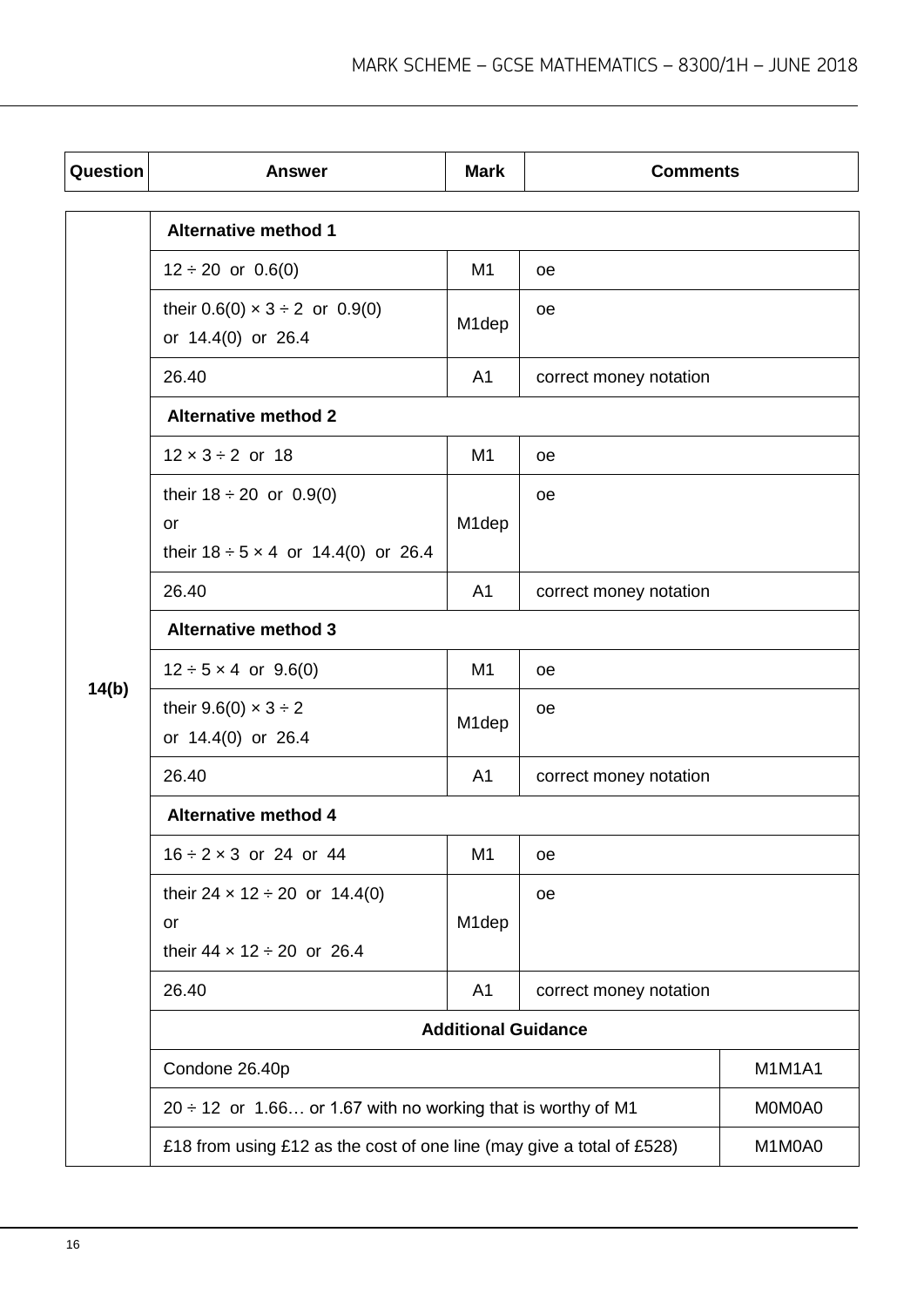| Question | <b>Answer</b>                                                                                                     | <b>Mark</b>                | <b>Comments</b>                       |  |  |  |
|----------|-------------------------------------------------------------------------------------------------------------------|----------------------------|---------------------------------------|--|--|--|
|          | <b>Alternative method 1</b>                                                                                       |                            |                                       |  |  |  |
|          | $0.25 + 0.15 + 0.3$ or 0.7                                                                                        | M <sub>1</sub>             | eg $1 - 0.05 - 0.05 - 0.2$<br>oe      |  |  |  |
|          | their $0.7 \times 200$                                                                                            | M <sub>1</sub> dep         | $\frac{140}{200}$<br>implied by<br>oe |  |  |  |
|          | 140                                                                                                               | A <sub>1</sub>             |                                       |  |  |  |
|          | <b>Alternative method 2</b>                                                                                       |                            |                                       |  |  |  |
|          | $0.25 \times 200$ or 50<br>or $0.15 \times 200$ or 30<br>or $0.3 \times 200$ or 60                                | M <sub>1</sub>             | <b>oe</b>                             |  |  |  |
|          | $0.25 \times 200 + 0.15 \times 200 + 0.3 \times 200$<br>or $50 + 30 + 60$                                         | M <sub>1</sub> dep         | 140<br>implied by<br>oe<br>200        |  |  |  |
|          | 140                                                                                                               | A <sub>1</sub>             |                                       |  |  |  |
| 15       | <b>Alternative method 3</b>                                                                                       |                            |                                       |  |  |  |
|          | $(0.05 + 0.05 + 0.2) \times 200$<br>or $2 \times 0.05 \times 200 + 0.2 \times 200$<br>or $2 \times 10 + 40$ or 60 | M <sub>1</sub>             | <b>oe</b>                             |  |  |  |
|          | $200 -$ their 60                                                                                                  | M1dep                      | 140<br>implied by<br>oe<br>200        |  |  |  |
|          | 140                                                                                                               | A <sub>1</sub>             |                                       |  |  |  |
|          |                                                                                                                   | <b>Additional Guidance</b> |                                       |  |  |  |
|          | 140<br>Ignore attempt to simplify<br>$\overline{200}$                                                             |                            | M1M1A0                                |  |  |  |
|          | 140<br>and 140 both on answer line<br>200                                                                         | M1M1A0                     |                                       |  |  |  |
|          | Do not allow a misread of any probability                                                                         |                            |                                       |  |  |  |

| 16 | 5:6                                                                                      | B <sub>1</sub> |  |
|----|------------------------------------------------------------------------------------------|----------------|--|
| 17 | 15<br>$\boldsymbol{\mathcal{X}}$<br>$\frac{1}{\sin 42^\circ} = \frac{1}{\sin 104^\circ}$ | B1             |  |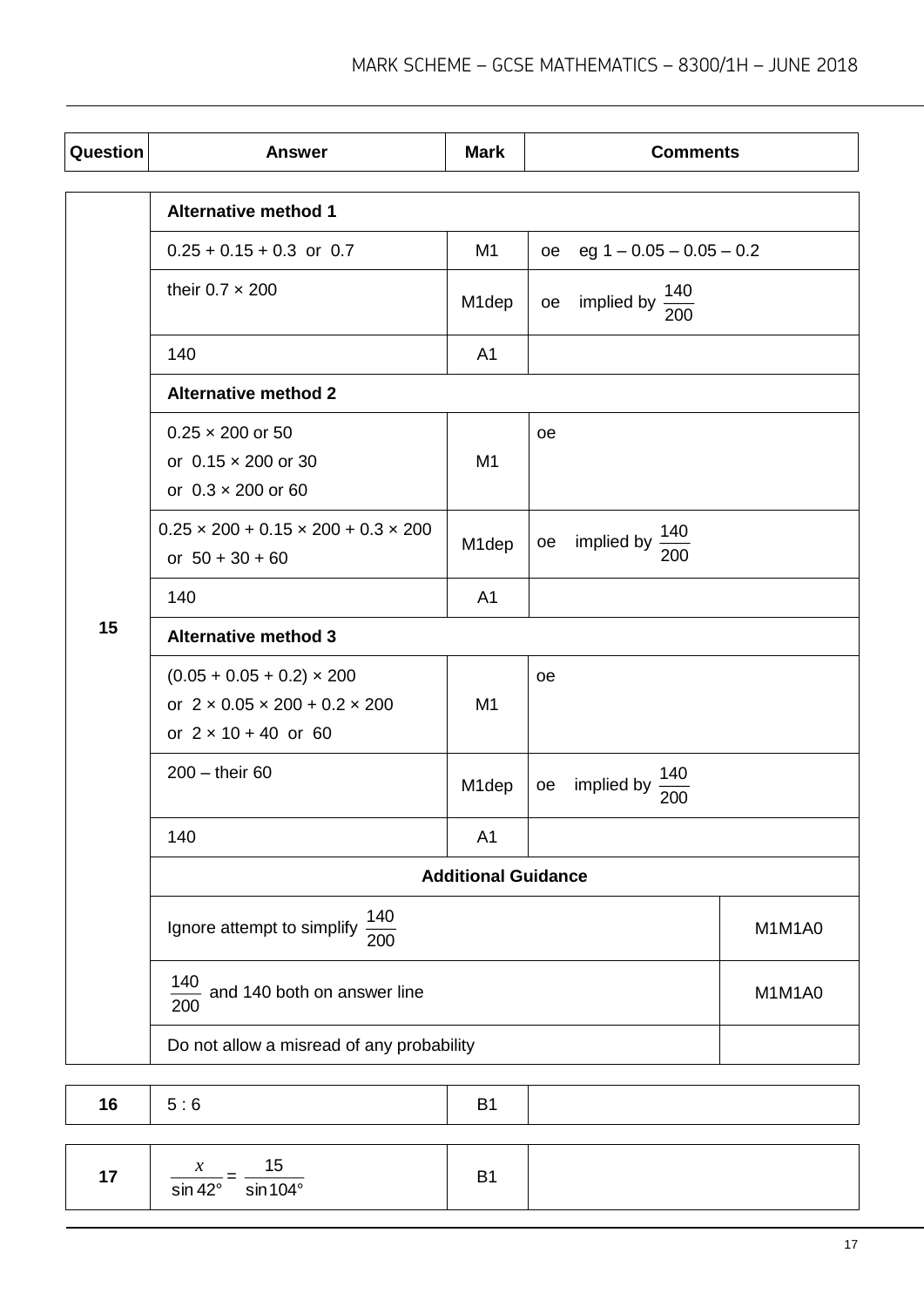| Question | <b>Answer</b>                                                                                                                                                                                                                                                                   | <b>Mark</b>                | <b>Comments</b>                                                                                                                                                             |                   |
|----------|---------------------------------------------------------------------------------------------------------------------------------------------------------------------------------------------------------------------------------------------------------------------------------|----------------------------|-----------------------------------------------------------------------------------------------------------------------------------------------------------------------------|-------------------|
|          | $\pi \times 10^2 - \pi \times 7^2$<br>or $100\pi - 49\pi$ or $51\pi$<br>or $\frac{1}{2} \times \pi \times 10^2 - \frac{1}{2} \times \pi \times 7^2$<br>or $\frac{1}{2}$ x 100 $\pi - \frac{1}{2}$ x 49 $\pi$<br>or $\frac{1}{2} \times 51\pi$ or 25.5 $\pi$                     | M <sub>1</sub>             | оe<br>implied by $102\pi$<br>method to work out front and/or back<br>faces – must not be part of a method to<br>work out volume $(x 30)$<br>may be taken to be full circles |                   |
|          | $2 \times \pi \times 10 \times 30$ or 600 $\pi$<br>or $\frac{1}{2} \times 2 \times \pi \times 10 \times 30$ or $300\pi$<br>or $2 \times \pi \times 7 \times 30$ or $420\pi$<br>or $\frac{1}{2} \times 2 \times \pi \times 7 \times 30$ or 210 $\pi$<br>or $1020\pi$ or $510\pi$ | M <sub>1</sub>             | oe.<br>method to work out outer and/or inner<br>curved surfaces<br>may be taken to be full circles<br>1122 $\pi$ implies M1M1                                               |                   |
| 18       | $\left(\frac{1}{2} \times \pi \times 10^{2} - \frac{1}{2} \times \pi \times 7^{2}\right) \times 2$<br>$+\frac{1}{2} \times 2 \times \pi \times 10 \times 30$<br>+ $\frac{1}{2}$ x 2 x $\pi$ x 7 x 30<br>or $2 \times 25.5\pi + 300\pi + 210\pi$<br>or $561\pi$                  | M <sub>1</sub> dep         | оe<br>dep on M1M1<br>correct method to work out total of front,<br>back, outer curved and inner curved<br>surfaces                                                          |                   |
|          | $2 \times 30 \times 3$ or 180                                                                                                                                                                                                                                                   | M1                         | implied by an answer of $n\pi$ + 180<br>do not award if 180 is used as $180\pi$                                                                                             |                   |
|          | $561\pi + 180$                                                                                                                                                                                                                                                                  | A <sub>1</sub>             |                                                                                                                                                                             |                   |
|          |                                                                                                                                                                                                                                                                                 | <b>Additional Guidance</b> |                                                                                                                                                                             |                   |
|          | 150 $\pi$ and 105 $\pi$ implies use of radius for curved surface areas                                                                                                                                                                                                          |                            |                                                                                                                                                                             | max<br>M1M0M0M1A0 |
|          | Condone use of [3.14, 3.142] for $\pi$ up to M1M1M0M1A0                                                                                                                                                                                                                         |                            |                                                                                                                                                                             |                   |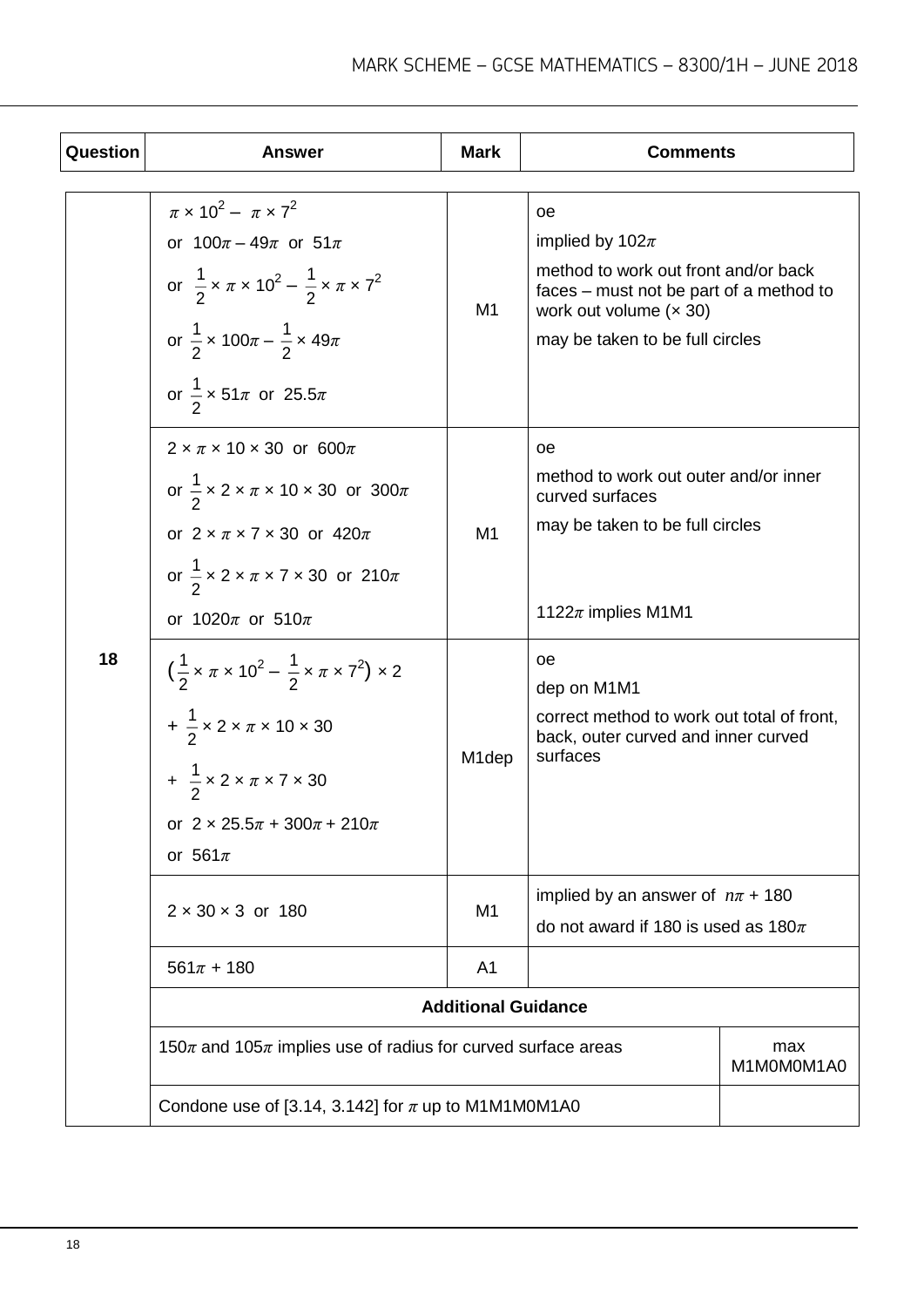| Question | <b>Answer</b>                        | <b>Mark</b>                | <b>Comments</b>      |                |
|----------|--------------------------------------|----------------------------|----------------------|----------------|
|          |                                      |                            |                      |                |
| 19(a)    | 300                                  | <b>B2</b>                  | B1 1100 or 1400 seen |                |
|          |                                      |                            |                      |                |
|          | 4                                    | <b>B1</b>                  |                      |                |
| 19(b)    |                                      | <b>Additional Guidance</b> |                      |                |
|          | Ignore incorrect 'units' eg 4 people |                            |                      | B <sub>1</sub> |

|       | Ticks type B and gives valid reason                                                                                                                             |           | eg valid reasons                                                                     |                |  |
|-------|-----------------------------------------------------------------------------------------------------------------------------------------------------------------|-----------|--------------------------------------------------------------------------------------|----------------|--|
|       |                                                                                                                                                                 |           | (median for A is) 1260<br>and (median for B is) 1300                                 |                |  |
|       |                                                                                                                                                                 |           | median for B is 40 more (than A)                                                     |                |  |
|       |                                                                                                                                                                 |           | <b>B1</b>                                                                            |                |  |
|       |                                                                                                                                                                 | <b>B2</b> | no or incorrect decision<br>and (median for A is) 1260<br>and (median for B is) 1300 |                |  |
|       |                                                                                                                                                                 |           | or                                                                                   |                |  |
|       |                                                                                                                                                                 |           | no or incorrect decision<br>and median for B is 40 more (than A)                     |                |  |
|       |                                                                                                                                                                 |           | or                                                                                   |                |  |
|       |                                                                                                                                                                 |           | ticks type B<br>and (median for B is) 1300<br>and (median for A is) 1230 or 1280     |                |  |
| 19(c) |                                                                                                                                                                 |           | or                                                                                   |                |  |
|       |                                                                                                                                                                 |           | ticks type B                                                                         |                |  |
|       |                                                                                                                                                                 |           | and B has a larger median (than A) (if<br>one median given it must be correct)       |                |  |
|       | <b>Additional Guidance</b>                                                                                                                                      |           |                                                                                      |                |  |
|       | If median values are not given in the wording, look for values on the<br>graph and box plot                                                                     |           |                                                                                      |                |  |
|       | Ticks type B but gives no valid reason                                                                                                                          |           |                                                                                      | B <sub>0</sub> |  |
|       | Allow use of average or middle for median, or a correct description<br>eg 'top 50%'. Do not accept 'mean' or 'mode' or other statistical<br>measures for median |           |                                                                                      |                |  |
|       | Ignore comments about measures other than the median                                                                                                            |           |                                                                                      |                |  |
|       | Ignore units given in explanation                                                                                                                               |           |                                                                                      |                |  |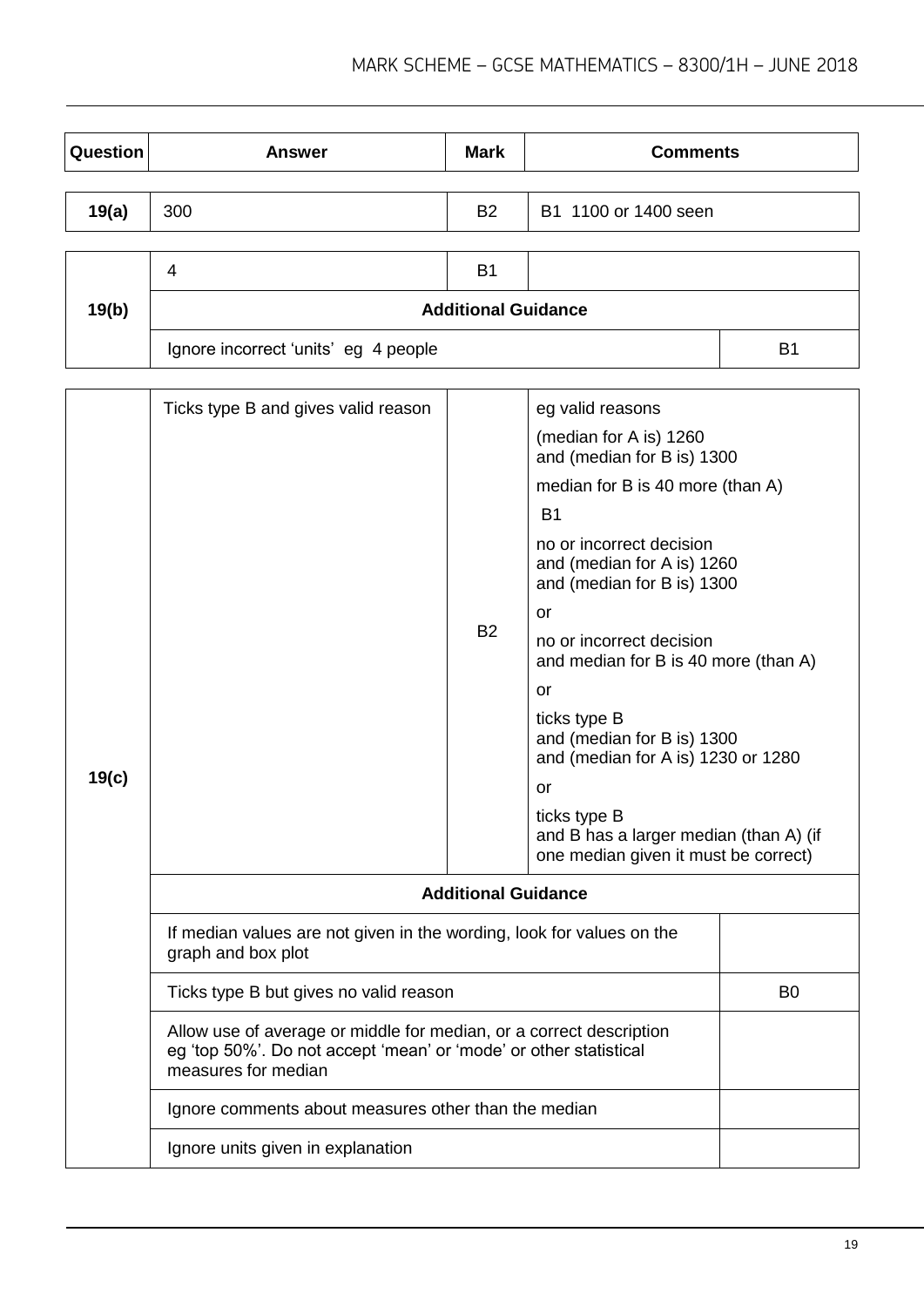| Question | <b>Answer</b>                                                                                      | <b>Mark</b>        | <b>Comments</b>                                                                                                      |      |
|----------|----------------------------------------------------------------------------------------------------|--------------------|----------------------------------------------------------------------------------------------------------------------|------|
|          | <b>Alternative method 1</b>                                                                        |                    |                                                                                                                      |      |
|          | $(5^{th}$ term =) $a + 10b + 4b + 4b$<br>or $(5^{th}$ term =) $a + 18b$                            | M <sub>1</sub>     | oe                                                                                                                   |      |
|          | $a + 6b = 8$<br>and $a + 18b = 44$                                                                 | M <sub>1</sub> dep | oe correct simultaneous equations<br>eg<br>$3a + 18b = 24$ and $a + 18b = 44$<br>implied by $12b = 36$ or $2a = -20$ |      |
|          | $b=3$<br>or $a = -10$                                                                              | A <sub>1</sub>     |                                                                                                                      |      |
|          | $a = -10$ and $b = 3$                                                                              | A <sub>1</sub>     |                                                                                                                      |      |
| 20       | <b>Alternative method 2</b>                                                                        |                    |                                                                                                                      |      |
|          | $(d =)$ $\frac{44-8}{3}$ or $(d =)$ $\frac{36}{3}$<br>or $(d =) 12$                                | M <sub>1</sub>     | any letter                                                                                                           |      |
|          | $4b = 12$                                                                                          | M <sub>1</sub> dep | oe                                                                                                                   |      |
|          | $b=3$                                                                                              | A <sub>1</sub>     |                                                                                                                      |      |
|          | $a = -10$ and $b = 3$                                                                              | A <sub>1</sub>     |                                                                                                                      |      |
|          | <b>Additional Guidance</b>                                                                         |                    |                                                                                                                      |      |
|          | Correct substitution without writing simultaneous equations scores the<br>first two marks on alt 1 |                    |                                                                                                                      |      |
|          | eg                                                                                                 |                    |                                                                                                                      |      |
|          | $(a = 8 - 6b$ and) $8 - 6b + 18b = 44$                                                             |                    |                                                                                                                      | M1M1 |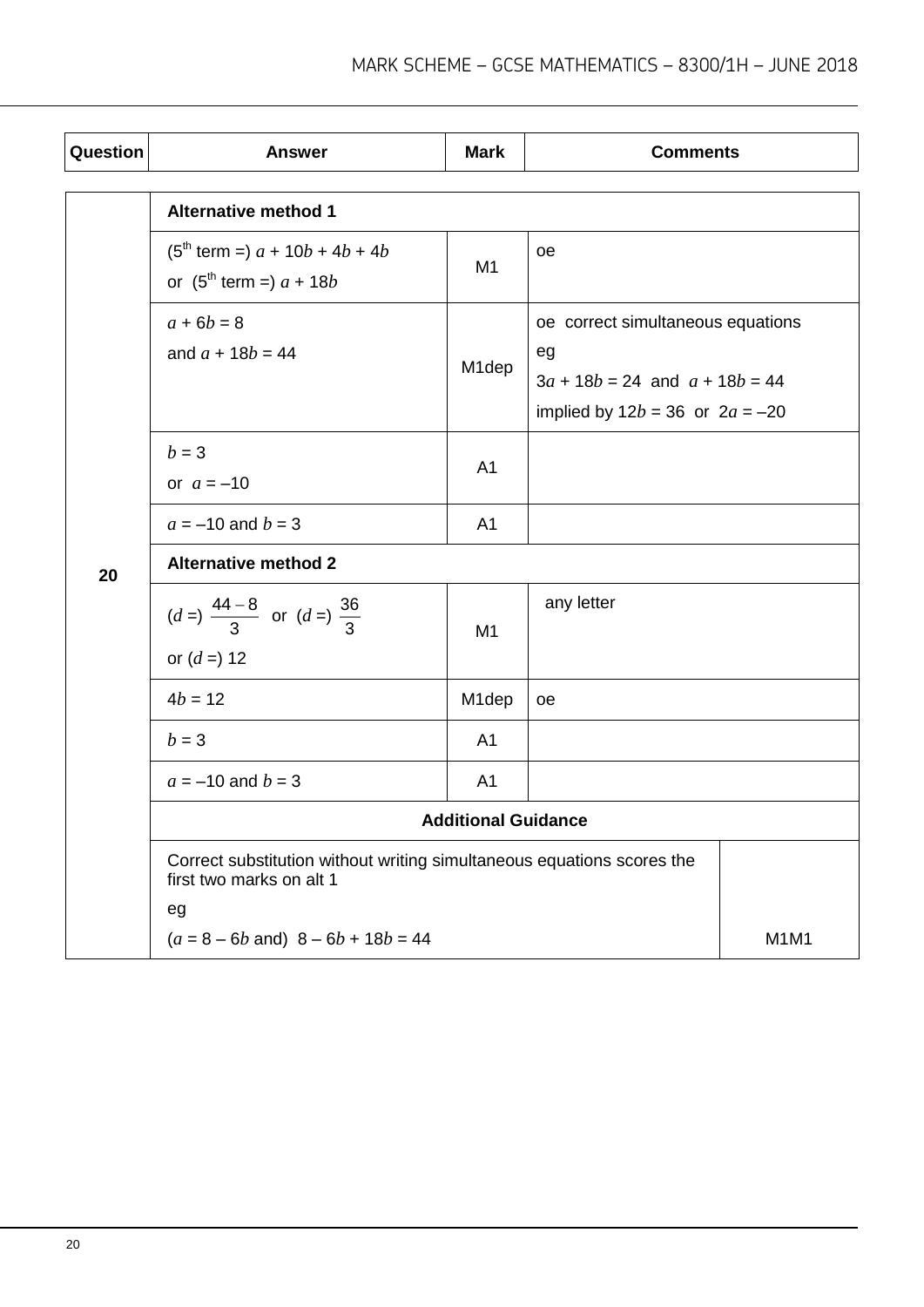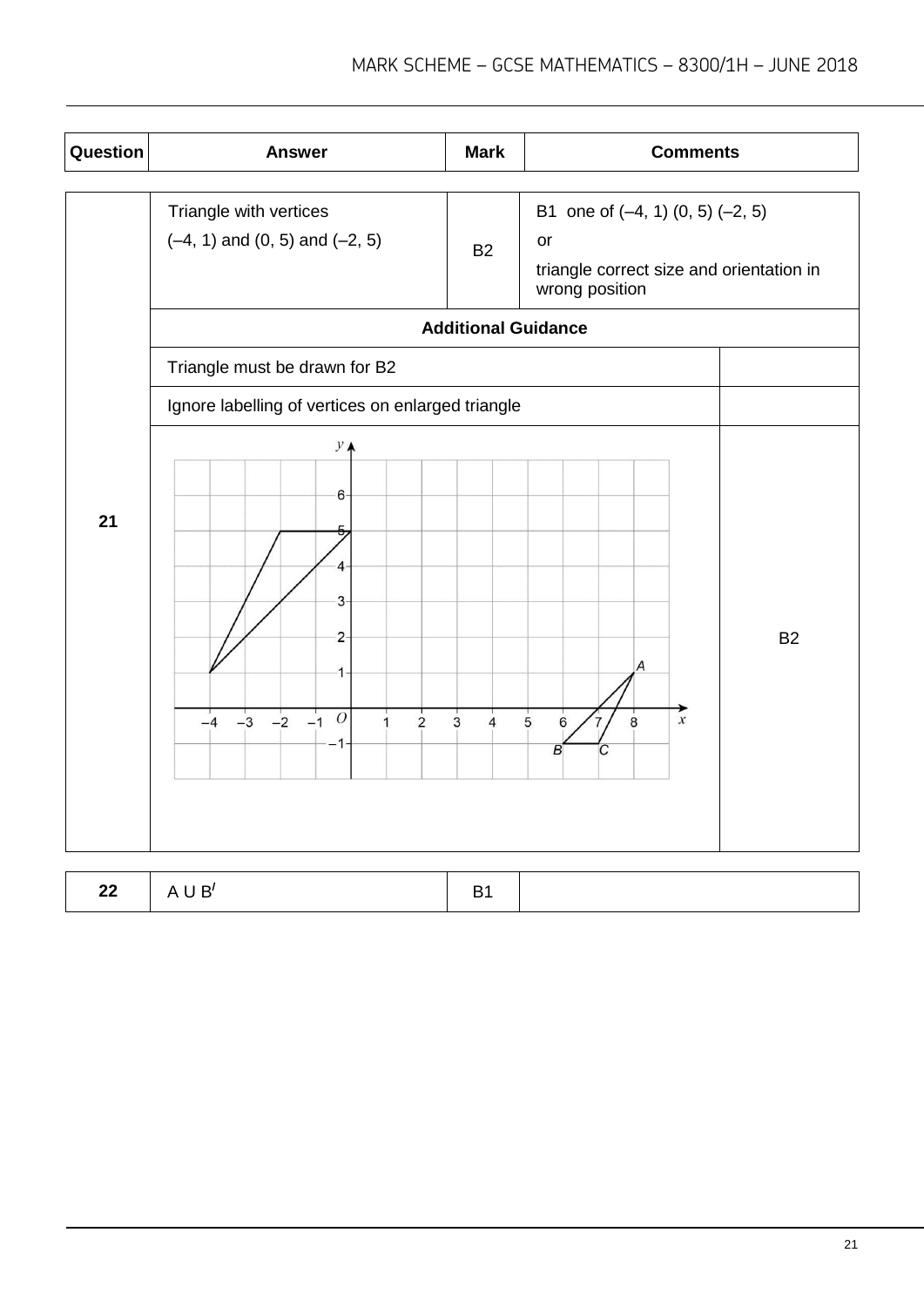| <b>Question</b> | <b>Answer</b>                                                                                                                                                                       | <b>Mark</b>        | <b>Comments</b>                                                                                     |                  |
|-----------------|-------------------------------------------------------------------------------------------------------------------------------------------------------------------------------------|--------------------|-----------------------------------------------------------------------------------------------------|------------------|
|                 | <b>Alternative method 1</b>                                                                                                                                                         |                    |                                                                                                     |                  |
|                 | $rac{6}{5}$ or $rac{3}{4}$                                                                                                                                                          | M <sub>1</sub>     | oe fractions, decimals or percentages,<br>but not $\frac{6}{5}$ as a mixed number                   |                  |
|                 | $\frac{6}{5}$ x $\frac{3}{4}$ or $\frac{18}{20}$ or $\frac{9}{10}$<br>or 0.9 or 90% or 0.1 or 10%                                                                                   | M1dep              | oe fractions or decimals, but not $\frac{6}{5}$ as a<br>mixed number                                |                  |
|                 | $\mathbf{1}$<br>10                                                                                                                                                                  | A <sub>1</sub>     | oe fraction                                                                                         |                  |
|                 | <b>Alternative method 2</b>                                                                                                                                                         |                    |                                                                                                     |                  |
|                 | Chooses value for price and<br>increases by $\frac{1}{5}$<br>or chooses number of laptops and<br>decreases by $\frac{1}{4}$                                                         | M1                 | correct method or value for either<br>eg $(E)$ 5 and $(E)$ 6<br>or<br>20 (laptops) and 15 (laptops) |                  |
| 23              | Chooses value for price and<br>increases by $\frac{1}{5}$<br>and chooses number of laptops<br>and decreases by $\frac{1}{4}$<br>reduced income<br>(x 100)<br>and<br>original income | M <sub>1</sub> dep | correct method or values<br>$\frac{6\times15}{5\times20}$ (x 100)<br>eg                             |                  |
|                 | reduction<br>(x 100)<br>or<br>original                                                                                                                                              | A <sub>1</sub>     | $\frac{5 \times 20 - 6 \times 15}{5 \times 20}$ (× 100)<br>or                                       |                  |
|                 | 1<br>10                                                                                                                                                                             |                    | oe fraction                                                                                         |                  |
|                 | <b>Additional Guidance</b><br>For full marks, accept a fraction equivalent to $\frac{1}{10}$ incorrectly simplified,<br>but not converted to a decimal or percentage                |                    |                                                                                                     |                  |
|                 |                                                                                                                                                                                     |                    |                                                                                                     | M1M1A1<br>M1M1A0 |
|                 | If both methods tried and answer incorrect, award better method mark                                                                                                                |                    |                                                                                                     |                  |
|                 | Accept variables in any working for M1M1                                                                                                                                            |                    |                                                                                                     |                  |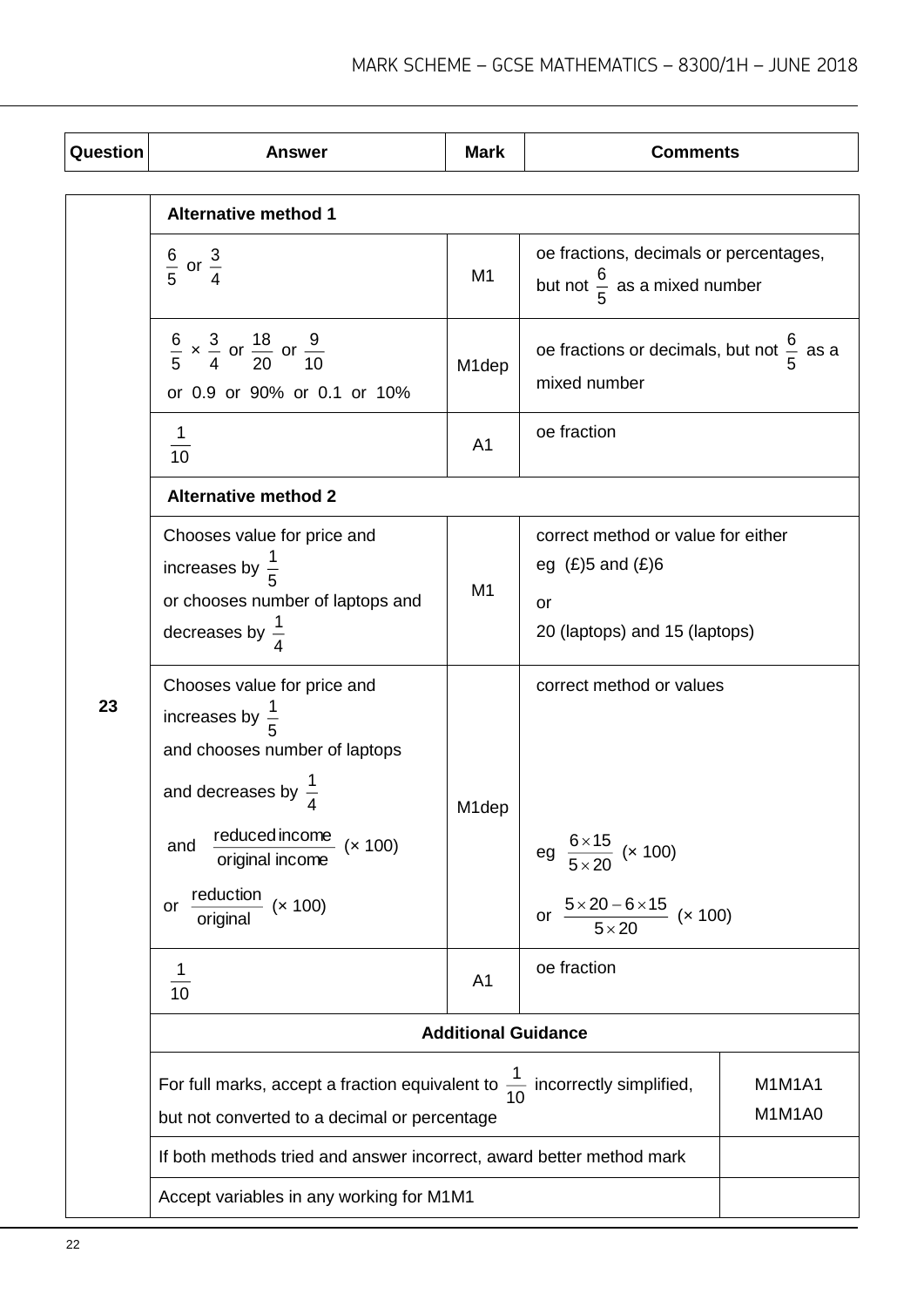| Question | <b>Answer</b>                                                                                                                                                                                                                                                                         | <b>Mark</b>                | <b>Comments</b>                                                                                                                                                                                                                   |                               |
|----------|---------------------------------------------------------------------------------------------------------------------------------------------------------------------------------------------------------------------------------------------------------------------------------------|----------------------------|-----------------------------------------------------------------------------------------------------------------------------------------------------------------------------------------------------------------------------------|-------------------------------|
| 24(a)    | $\frac{1}{16}$                                                                                                                                                                                                                                                                        | B <sub>3</sub>             | <b>B2</b><br>$2^{-4}$ or $\frac{1}{2^4}$ or $4^{-2}$ or $\frac{1}{4^2}$ or $16^{-1}$<br>or 0.5 <sup>4</sup> or $\frac{16384}{262144}$ oe fraction<br><b>B1</b><br>$2^{18}$ or $2^5 \div 2^9$ or $(2^2)^{-2}$<br>or $4^7 \div 4^9$ |                               |
| 24(b)    | 25 x 25 <sup><math>\frac{1}{2}</math></sup> or $(25^{\frac{1}{2}})^3$ or $(25^3)^{\frac{1}{2}}$<br>or 25 (x) $\sqrt{25}$ or 25 x 5<br>or $5^3$ or $\sqrt{25^3}$ or $(\sqrt{25})^3$<br>or $\sqrt{15625}$ or 15625 <sup>2</sup><br>or $\sqrt{25 \times 25^2}$ or $\sqrt{25 \times 625}$ | M1                         | oe<br>condone $\pm$ on any $\sqrt{\phantom{a}}$                                                                                                                                                                                   |                               |
|          | 125                                                                                                                                                                                                                                                                                   | A <sub>1</sub>             |                                                                                                                                                                                                                                   |                               |
|          |                                                                                                                                                                                                                                                                                       | <b>Additional Guidance</b> |                                                                                                                                                                                                                                   |                               |
|          | ± 125                                                                                                                                                                                                                                                                                 |                            |                                                                                                                                                                                                                                   | M <sub>1</sub> A <sub>0</sub> |
| 25(a)    | 300                                                                                                                                                                                                                                                                                   | <b>B1</b>                  |                                                                                                                                                                                                                                   |                               |

| 25(b) | 240 |  |
|-------|-----|--|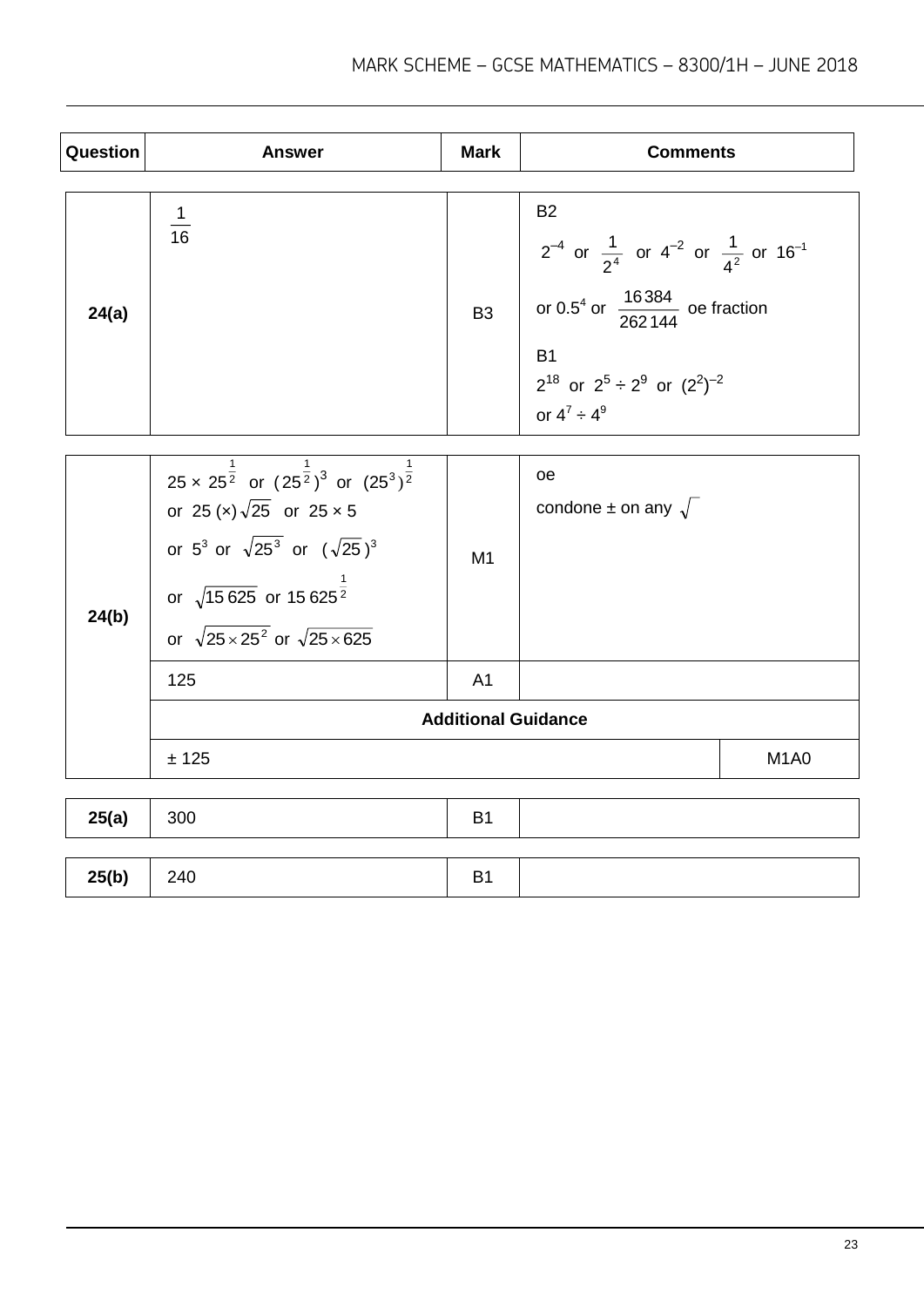| Question | <b>Answer</b>                                                                                              | <b>Mark</b>        | <b>Comments</b>                                                                   |  |  |
|----------|------------------------------------------------------------------------------------------------------------|--------------------|-----------------------------------------------------------------------------------|--|--|
|          | <b>Alternative method 1</b>                                                                                |                    |                                                                                   |  |  |
|          | $rac{4}{5}$ : $rac{2}{3}$ : 1                                                                              | M <sub>1</sub>     |                                                                                   |  |  |
|          | $\frac{12}{15}$ : $\frac{10}{15}$ : $\frac{15}{15}$                                                        | M <sub>1</sub> dep | oe common denominator<br>implied by correct unsimplified ratio<br>eg 24 : 20 : 30 |  |  |
|          | 12:10:15                                                                                                   | A <sub>1</sub>     |                                                                                   |  |  |
|          | <b>Alternative method 2</b>                                                                                |                    |                                                                                   |  |  |
|          | $a: c = 4:5$ or $b: c = 2:3$                                                                               | M <sub>1</sub>     | oe may be seen as part of a ratio with<br>three values                            |  |  |
|          | $a: c = 12: 15$ and $b: c = 10: 15$                                                                        | M <sub>1</sub> dep | oe with $c$ values equal                                                          |  |  |
|          | 12:10:15                                                                                                   | A <sub>1</sub>     |                                                                                   |  |  |
|          | <b>Alternative method 3</b>                                                                                |                    |                                                                                   |  |  |
| 26       | $(5a =) 6b = 4c$                                                                                           |                    |                                                                                   |  |  |
|          | or 1 : $\frac{5}{6}$ : $\frac{5}{4}$ or $\frac{6}{5}$ : 1 : $\frac{6}{4}$                                  | M <sub>1</sub>     | oe ratio                                                                          |  |  |
|          | $\frac{12}{12}$ : $\frac{10}{12}$ : $\frac{15}{12}$ or $\frac{24}{20}$ : $\frac{20}{20}$ : $\frac{30}{20}$ | M <sub>1</sub> dep | oe common denominator<br>implied by correct unsimplified ratio<br>eg 24 : 20 : 30 |  |  |
|          | 12:10:15                                                                                                   | A <sub>1</sub>     |                                                                                   |  |  |
|          | <b>Alternative method 4</b>                                                                                |                    |                                                                                   |  |  |
|          | Picks values so that $a$ is four fifths<br>of $c$ and $b$ is two thirds of $c$                             | M <sub>1</sub>     | eg $(a = 60, (b = 50, (c = 75$<br>$(a =) 4, (b =) \frac{10}{3}, (c =) 5$          |  |  |
|          | Correct ratio for their values as<br>integers or fractions with a common<br>denominator                    | M <sub>1</sub> dep | eg 60:50:75 or $\frac{12}{3} : \frac{10}{3} : \frac{15}{3}$                       |  |  |
|          | 12:10:15                                                                                                   | A <sub>1</sub>     |                                                                                   |  |  |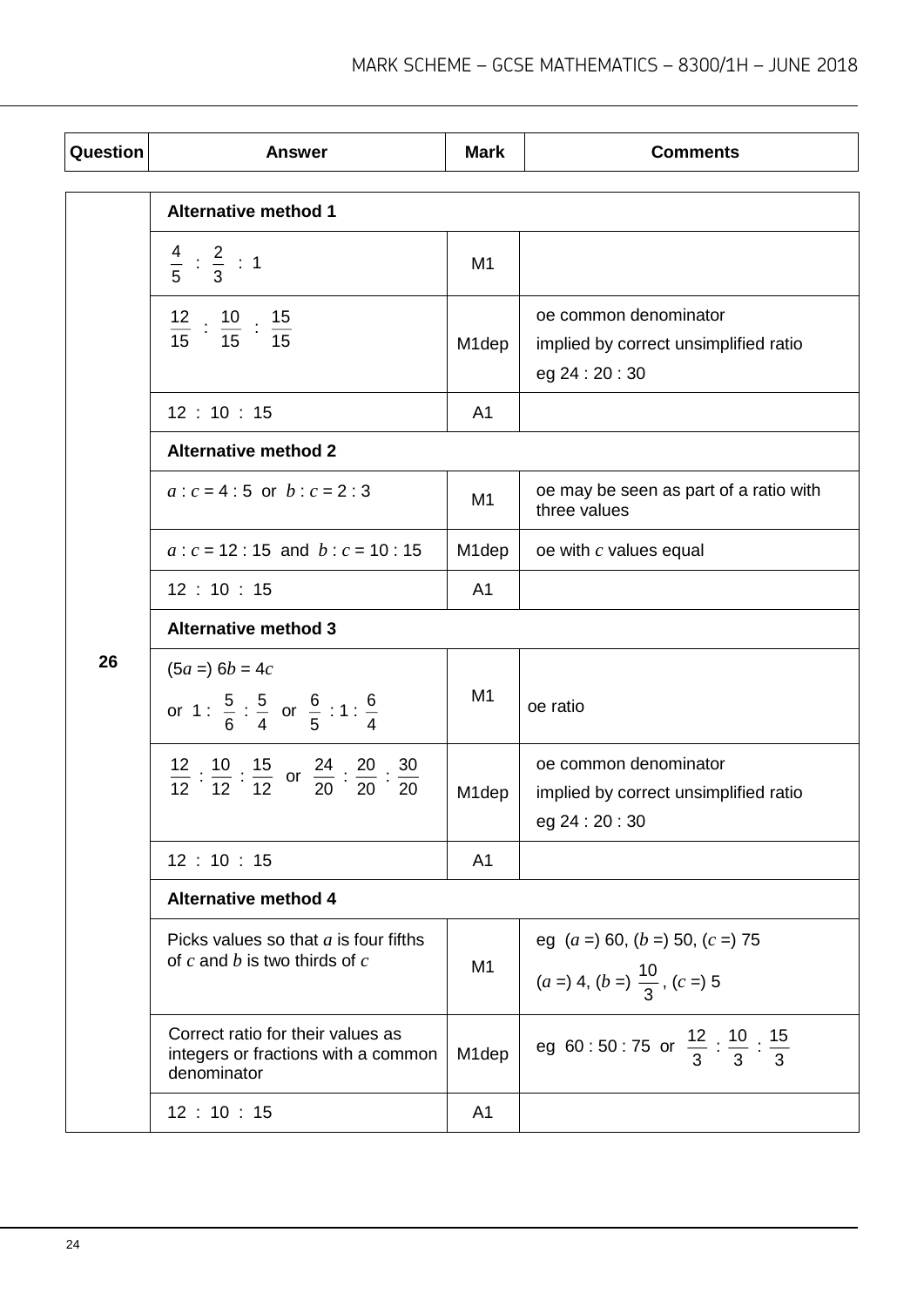| Question | <b>Answer</b>                                                                                       | <b>Mark</b>                | <b>Comments</b>                                                                                            |                |
|----------|-----------------------------------------------------------------------------------------------------|----------------------------|------------------------------------------------------------------------------------------------------------|----------------|
|          | Ticks No and gives valid reason                                                                     | <b>B1</b>                  | eg valid reasons<br>could use formula<br>could complete the square<br>could use $\frac{-3\pm\sqrt{29}}{2}$ |                |
|          |                                                                                                     | <b>Additional Guidance</b> |                                                                                                            |                |
| 27(a)    | Any working or solutions shown must be correct                                                      |                            |                                                                                                            |                |
|          | If the quadratic formula is written down it must be correct                                         |                            |                                                                                                            |                |
|          | Ignore irrelevant non-contradictory statements                                                      |                            |                                                                                                            |                |
|          | Ticks No and 'There are other methods'                                                              |                            |                                                                                                            | <b>B1</b>      |
|          | Ticks No and 'a and b could be decimals'                                                            |                            |                                                                                                            | <b>B1</b>      |
|          | Ticks No and 'She could draw a graph'                                                               |                            |                                                                                                            | <b>B1</b>      |
|          | Ticks No and 'All quadratic equations can be solved (even if the<br>solutions aren't real numbers)' |                            |                                                                                                            | <b>B1</b>      |
|          | Ticks No and 'The discriminant is positive'                                                         |                            |                                                                                                            | <b>B1</b>      |
|          | Ticks No and 'Not all quadratics factorise'                                                         |                            |                                                                                                            | B <sub>0</sub> |
|          | Ticks No and 'It does factorise'                                                                    |                            |                                                                                                            | B <sub>0</sub> |
|          | <b>Ticks Yes</b>                                                                                    |                            |                                                                                                            | B <sub>0</sub> |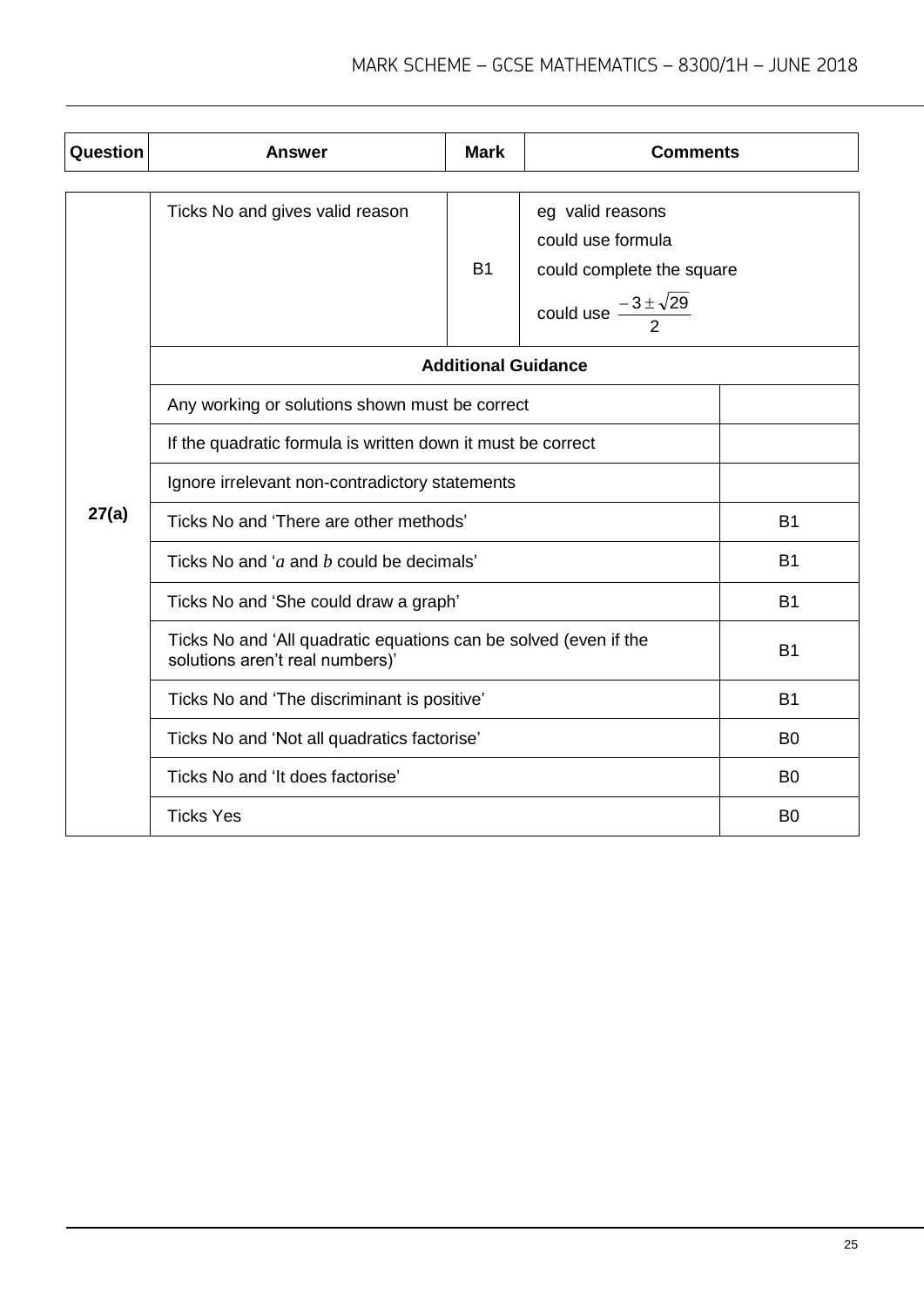| Question | <b>Answer</b>                                                                                                                    | <b>Mark</b>                                                                            | <b>Comments</b>                                  |        |  |
|----------|----------------------------------------------------------------------------------------------------------------------------------|----------------------------------------------------------------------------------------|--------------------------------------------------|--------|--|
|          |                                                                                                                                  |                                                                                        |                                                  |        |  |
| 27(b)    | $(x + 3)^2 = \frac{4}{9}$                                                                                                        | M <sub>1</sub>                                                                         | oе                                               |        |  |
|          | or $\sqrt{9}(x+3) = (\pm) \sqrt{4}$                                                                                              |                                                                                        |                                                  |        |  |
|          | or $3(x + 3) = (\pm)2$                                                                                                           |                                                                                        |                                                  |        |  |
|          | or $\left(x+3)+\frac{2}{3}\right)\left(x+3)-\frac{2}{3}\right)$                                                                  |                                                                                        |                                                  |        |  |
|          | $x + 3 = \pm \sqrt{\frac{4}{9}}$                                                                                                 |                                                                                        | oe eg $(x=)-3 \pm \sqrt{\frac{4}{9}}$            |        |  |
|          | or $3x = \pm 2 - 9$                                                                                                              | M <sub>1</sub> dep                                                                     |                                                  |        |  |
|          | or $x + 3 = \pm \frac{2}{3}$                                                                                                     |                                                                                        | $(x=)\frac{2}{3}$ – 3 and $(x=)-\frac{2}{3}$ – 3 |        |  |
|          | $-\frac{7}{3}$ and $-\frac{11}{3}$                                                                                               | allow equivalent fractions or recurring<br>decimals or mixed numbers<br>A <sub>1</sub> |                                                  |        |  |
|          | with correct working for M1M1                                                                                                    |                                                                                        |                                                  |        |  |
|          | <b>Additional Guidance</b>                                                                                                       |                                                                                        |                                                  |        |  |
|          | For up to M1M1, allow 0.66 or 0.67 for $\frac{2}{3}$ and -2.33 for $-\frac{7}{3}$                                                |                                                                                        |                                                  |        |  |
|          | and -3.66 or -3.67 for $-\frac{11}{2}$                                                                                           |                                                                                        |                                                  |        |  |
|          | Answers $-2.33$ and $-3.66$ or $-3.67$ with correct working                                                                      |                                                                                        |                                                  | M1M1A0 |  |
|          | $(x =) -\frac{7}{3}$ and $(x =) -\frac{11}{3}$ with no correct working                                                           |                                                                                        |                                                  | M0M0A0 |  |
|          | Do not allow incorrect conversion of correct solutions                                                                           |                                                                                        |                                                  | M1M1A0 |  |
|          | Allow $3(x + 3) = (\pm) 2$ followed by $3x + 9 = (\pm) 2$ etc as a correct<br>method even though it includes a bracket expansion |                                                                                        |                                                  |        |  |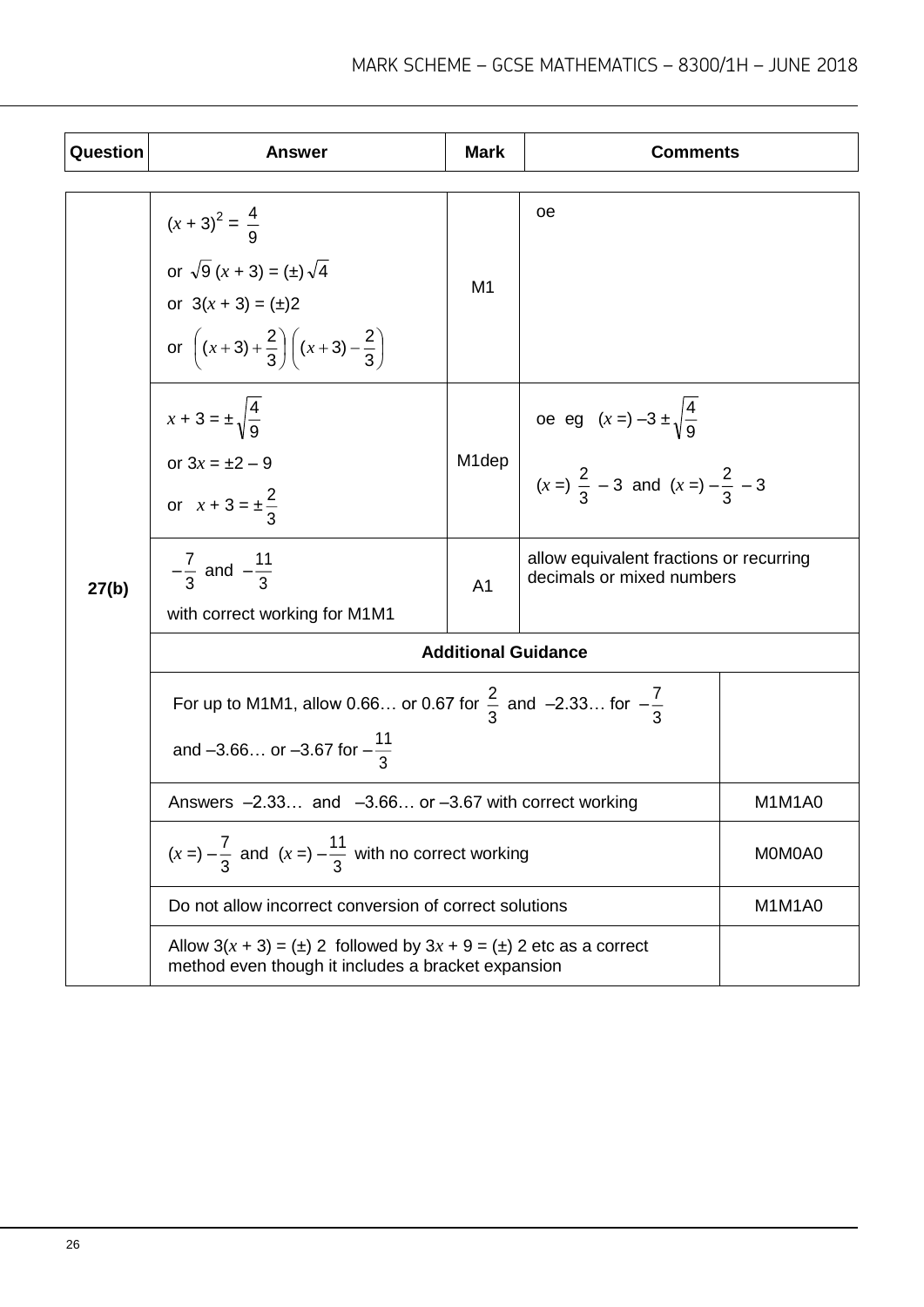| <b>Question</b> | <b>Answer</b>                                                                                                            | <b>Mark</b> | <b>Comments</b>                                                                                                                                                                                                                                                                                                                                                                      |                |  |
|-----------------|--------------------------------------------------------------------------------------------------------------------------|-------------|--------------------------------------------------------------------------------------------------------------------------------------------------------------------------------------------------------------------------------------------------------------------------------------------------------------------------------------------------------------------------------------|----------------|--|
|                 | $\frac{14\sqrt{5}}{3}$                                                                                                   | <b>B3</b>   | $\vert$ oe eg $\frac{28\sqrt{5}}{6}$<br>B2 $(\sqrt{2\frac{2}{9}} = )\frac{2\sqrt{5}}{3}$<br>or<br>$(\sqrt{80} =) 4\sqrt{5}$ and<br>$(\sqrt{2\frac{2}{9}} =) \frac{\sqrt{20}}{3}$ or $(\sqrt{2\frac{2}{9}} =) \frac{2\sqrt{5}}{\sqrt{9}}$<br>B1 $(\sqrt{80} =) 4\sqrt{5}$<br>or $(\sqrt{2\frac{2}{9}} = )\frac{\sqrt{20}}{3}$ or $(\sqrt{2\frac{2}{9}} = )\frac{2\sqrt{5}}{\sqrt{9}}$ |                |  |
|                 | <b>Additional Guidance</b>                                                                                               |             |                                                                                                                                                                                                                                                                                                                                                                                      |                |  |
| 28              | For B1 or B2, allow $\frac{6\sqrt{5}}{9}$ for $\frac{2\sqrt{5}}{3}$ and $\frac{\sqrt{180}}{9}$ for $\frac{\sqrt{20}}{3}$ |             |                                                                                                                                                                                                                                                                                                                                                                                      |                |  |
|                 | $\frac{14}{3}$ $\sqrt{5}$                                                                                                |             |                                                                                                                                                                                                                                                                                                                                                                                      | B <sub>3</sub> |  |
|                 | $16\sqrt{5} + \frac{2\sqrt{5}}{3} = \frac{50\sqrt{5}}{3}$                                                                |             |                                                                                                                                                                                                                                                                                                                                                                                      | B <sub>2</sub> |  |
|                 | $4\sqrt{5} + \frac{2\sqrt{5}}{9} = 4\frac{2}{9}\sqrt{5}$                                                                 |             |                                                                                                                                                                                                                                                                                                                                                                                      | B <sub>2</sub> |  |
|                 | $4\sqrt{5} + \frac{2\sqrt{5}}{9} = \frac{38\sqrt{5}}{9}$                                                                 |             |                                                                                                                                                                                                                                                                                                                                                                                      | B <sub>1</sub> |  |
|                 | $\frac{1}{2\sqrt{20} + \frac{\sqrt{20}}{3}} = \frac{7\sqrt{20}}{3}$                                                      |             |                                                                                                                                                                                                                                                                                                                                                                                      | B <sub>1</sub> |  |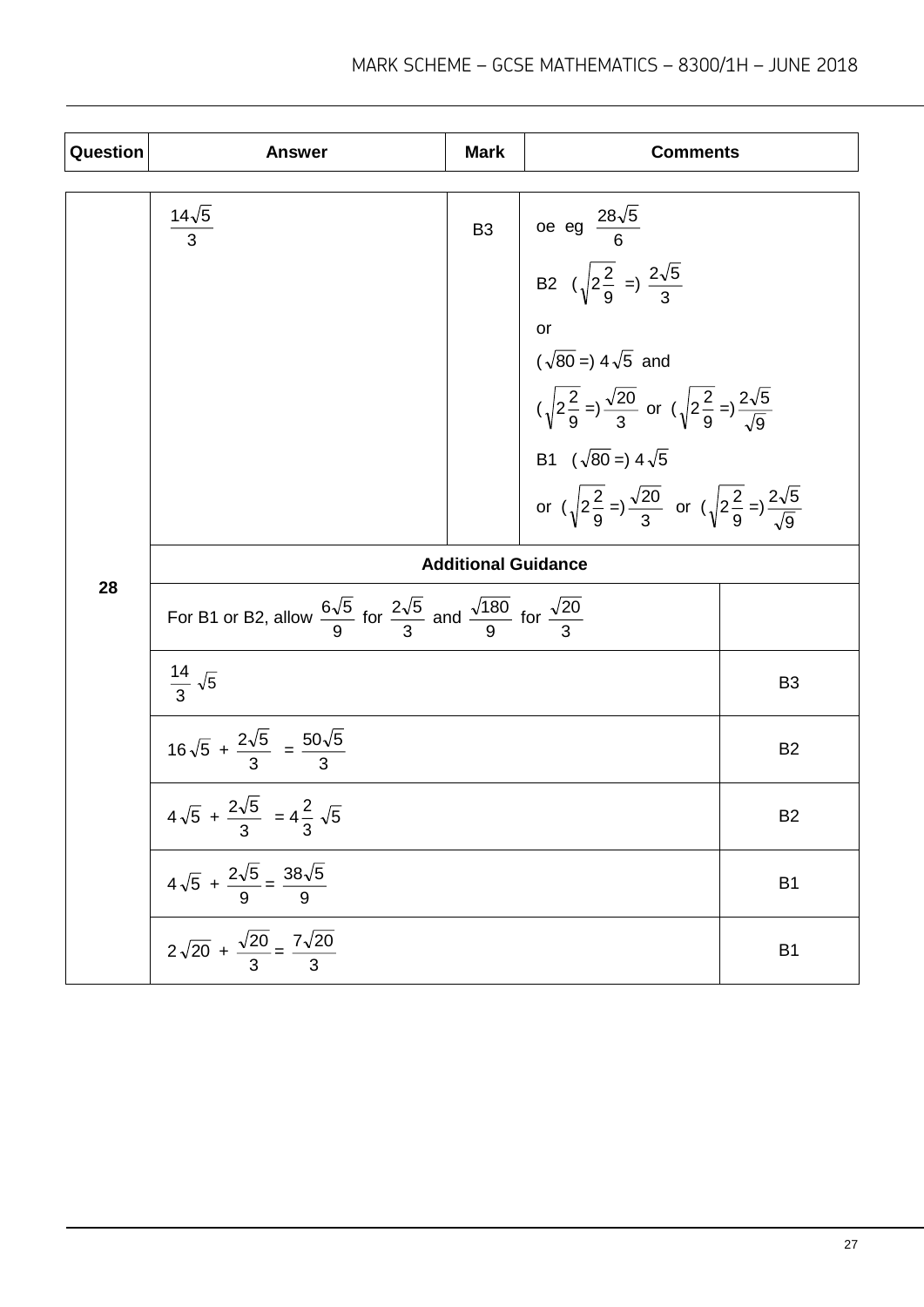| Question | <b>Answer</b>                                                                                        | <b>Mark</b>    | <b>Comments</b>           |  |  |  |
|----------|------------------------------------------------------------------------------------------------------|----------------|---------------------------|--|--|--|
|          | <b>Alternative method 1</b>                                                                          |                |                           |  |  |  |
|          |                                                                                                      |                |                           |  |  |  |
|          | $(x + 3)^2 - 1$                                                                                      | M <sub>1</sub> |                           |  |  |  |
|          | $x^2$ + 3x + 3x + 9 – 1                                                                              | M <sub>1</sub> | oe                        |  |  |  |
|          | or $x^2$ + 6x + 8                                                                                    |                |                           |  |  |  |
|          | $b = 6$ and $c = 8$                                                                                  | A <sub>1</sub> | SC1 $b = 6$ or $c = 8$    |  |  |  |
| 29(a)    | <b>Alternative method 2</b>                                                                          |                |                           |  |  |  |
|          | $(x-3)^2$ + $b(x-3)$ + $c = x^2 - 1$                                                                 | M <sub>1</sub> |                           |  |  |  |
|          | $x^2-6x+9+bx-3b+c=x^2-1$                                                                             | M <sub>1</sub> |                           |  |  |  |
|          | $b = 6$ and $c = 8$                                                                                  | A <sub>1</sub> | SC1 $b = 6$ or $c = 8$    |  |  |  |
|          | <b>Alternative method 3</b>                                                                          |                |                           |  |  |  |
|          | $(x + 3 + 1)(x + 3 - 1)$                                                                             |                | difference of two squares |  |  |  |
|          | or $(x - 4)(x - 2)$                                                                                  | M1             | from the original roots   |  |  |  |
|          | or $(x + 4)(x + 2)$                                                                                  |                |                           |  |  |  |
|          | $x^2$ + 4x + 2x + 8 or $x^2$ + 6x + 8                                                                | M <sub>1</sub> |                           |  |  |  |
|          | $b = 6$ and $c = 8$                                                                                  | A <sub>1</sub> | SC1 $b = 6$ or $c = 8$    |  |  |  |
|          | <b>Additional Guidance</b>                                                                           |                |                           |  |  |  |
|          | Working out the roots of the original curve or the translated curve is not<br>enough for M1 in alt 3 |                |                           |  |  |  |